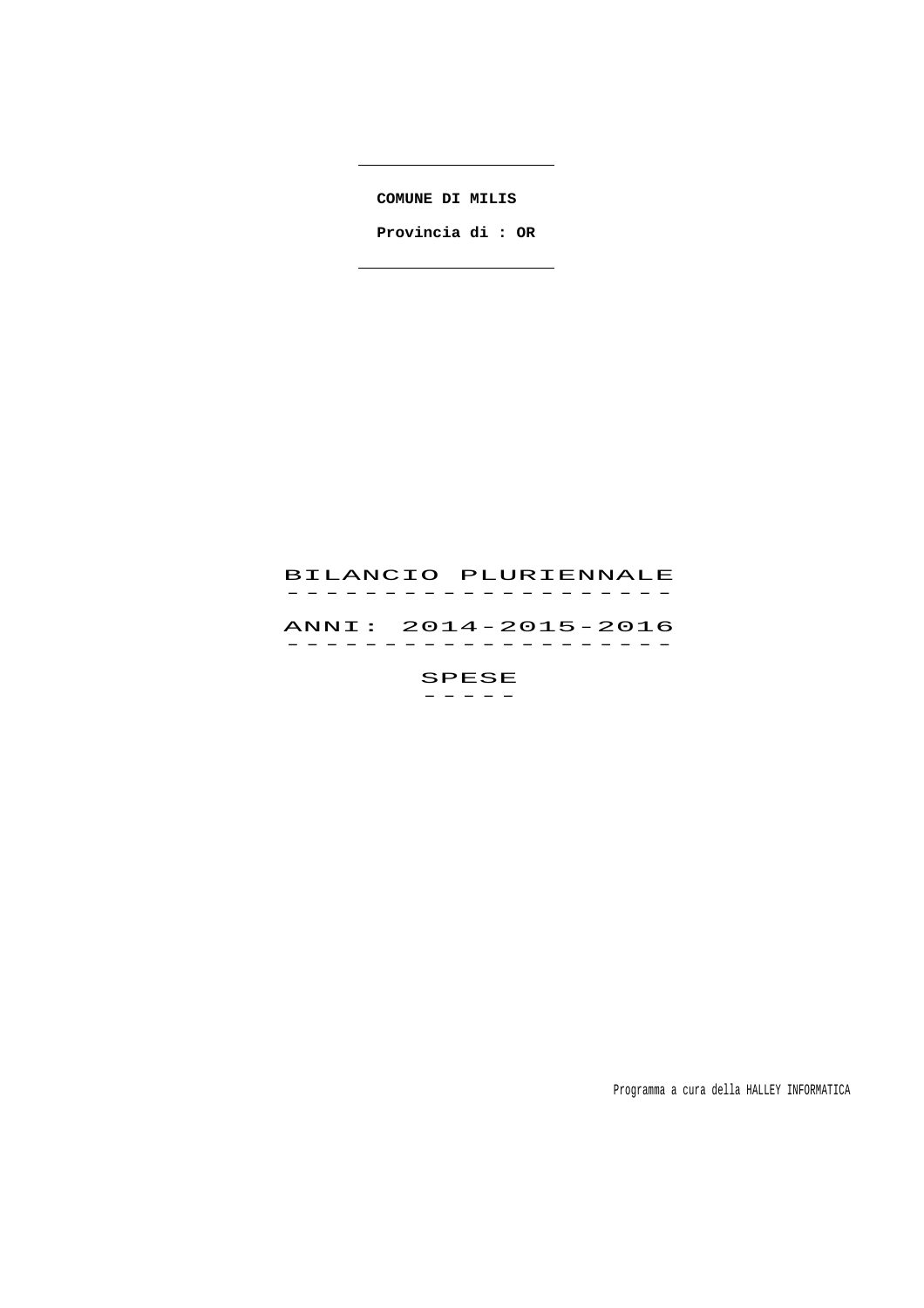|    |                                                          |                   | Impegni<br>ultimo eserc. | Prev.Definit.<br>esercizio |            | PREVISIONI DEL BILANCIO PLURIENNALE 2014 - 2016 |            |              | Α       |
|----|----------------------------------------------------------|-------------------|--------------------------|----------------------------|------------|-------------------------------------------------|------------|--------------|---------|
|    | INTERVENTO                                               |                   | chiuso                   | in corso                   | 2014       | 2015                                            | 2016       | TOTALE       | n<br>n. |
|    | TITOLO<br>T<br>***************<br>SPESE CORRENTI         |                   |                          |                            |            |                                                 |            |              |         |
|    | $01$ PERSONALE                                           | .co<br>SV         | 528.149,07               | 445.814,47                 | 426.999,00 | 426.999,00                                      | 426.999,00 | 1.280.997,00 |         |
|    |                                                          | T                 | 528.149,07               | 445.814,47                 | 426.999,00 | 426.999,00                                      | 426.999,00 | 1.280.997,00 |         |
|    | 02 ACQUISTO DI BENI DI CONSUMO E#<br>/O DI MATERIE PRIME | I.CO<br>SV        | 1.000,00                 | 1.000,00                   | 1.000,00   | 1.000,00                                        | 1.000,00   | 3.000,00     |         |
|    |                                                          | T                 | 1.000,00                 | 1.000,00                   | 1.000,00   | 1.000,00                                        | 1.000,00   | 3.000,00     |         |
|    | 03 PRESTAZIONI DI SERVIZI CO                             | SV                | 19.309,93                | 12.850,00                  | 9.800,00   | 9.800,00                                        | 9.800,00   | 29.400,00    |         |
|    |                                                          | T                 | 19.309,93                | 12.850,00                  | 9.800,00   | 9.800,00                                        | 9.800,00   | 29.400,00    |         |
| 05 | TRASFERIMENTI                                            | lco<br>SV         | 11.303, 31               | 104.620,79                 | 51.050,00  | 51.050,00                                       | 51.050,00  | 153.150,00   |         |
|    |                                                          | T                 | 11.303,31                | 104.620,79                 | 51.050,00  | 51.050,00                                       | 51.050,00  | 153.150,00   |         |
| 06 | INTERESSI PASSIVI E ONERI FI‡<br>NANZIARI DIVERSI        | .co<br>SV         | 54.924,29                | 51.311,94                  | 47.477,94  | 43.408,76                                       | 39.661,16  | 130.547,86   |         |
|    |                                                          | T                 | 54.924,29                | 51.311,94                  | 47.477,94  | 43.408,76                                       | 39.661,16  | 130.547,86   |         |
| 07 | IMPOSTE E TASSE                                          | <b>I</b> CO<br>SV | 40.675,92                | 16.509,98                  | 10.750,00  | 10.750,00                                       | 10.750,00  | 32.250,00    |         |
|    |                                                          | T                 | 40.675,92                | 16.509,98                  | 10.750,00  | 10.750,00                                       | 10.750,00  | 32.250,00    |         |
| 08 | STRAORDINARI DELLA GE‡<br>ONERI<br>STIONE CORRENTE       | lco<br>SV         | 60.028, 54               | 70.908,13                  | 178.000,00 | 187.213,20                                      | 219.979,94 | 585.193,14   |         |
|    |                                                          | T                 | 60.028, 54               | 70.908, 13                 | 178.000,00 | 187.213,20                                      | 219.979,94 | 585.193,14   |         |
|    | 10 FONDO SVALUTAZIONE CREDITI CO                         | SV                |                          | 5.500,00                   | 5.500,00   | 5.500,00                                        | 5.500,00   | 16.500,00    |         |
|    |                                                          | T                 |                          | 5.500,00                   | 5.500,00   | 5.500,00                                        | 5.500,00   | 16.500,00    |         |
|    | 11 FONDO DI RISERVA                                      | lco<br>SV         |                          | 1.982,35                   | 6.800,91   | 6.800,00                                        | 6.800,00   | 20.400,91    |         |
|    |                                                          | T                 |                          | 1.982,35                   | 6.800,91   | 6.800,00                                        | 6.800,00   | 20.400,91    |         |
|    | TOTALE DEL TITOLO I                                      | (A)CO<br>SV       | 715.391,06               | 710.497,66                 | 737.377,85 | 742.520,96                                      | 771.540,10 | 2.251.438,91 |         |
|    |                                                          | T                 | 715.391,06               | 710.497,66                 | 737.377,85 | 742.520,96                                      | 771.540,10 | 2.251.438,91 |         |
|    | TITOLO<br>ИI<br>*****************                        |                   |                          |                            |            |                                                 |            |              |         |
|    | SPESE PER RIMBORSO DI PRESTITI                           |                   |                          |                            |            |                                                 |            |              |         |

**BILANCIO PLURIENNALE 2014 / 2016 Pag.** 1  **Programma: 1 GESTIONE ECONOMICA,FINANZIARIAE PROGRAMMAZIONE**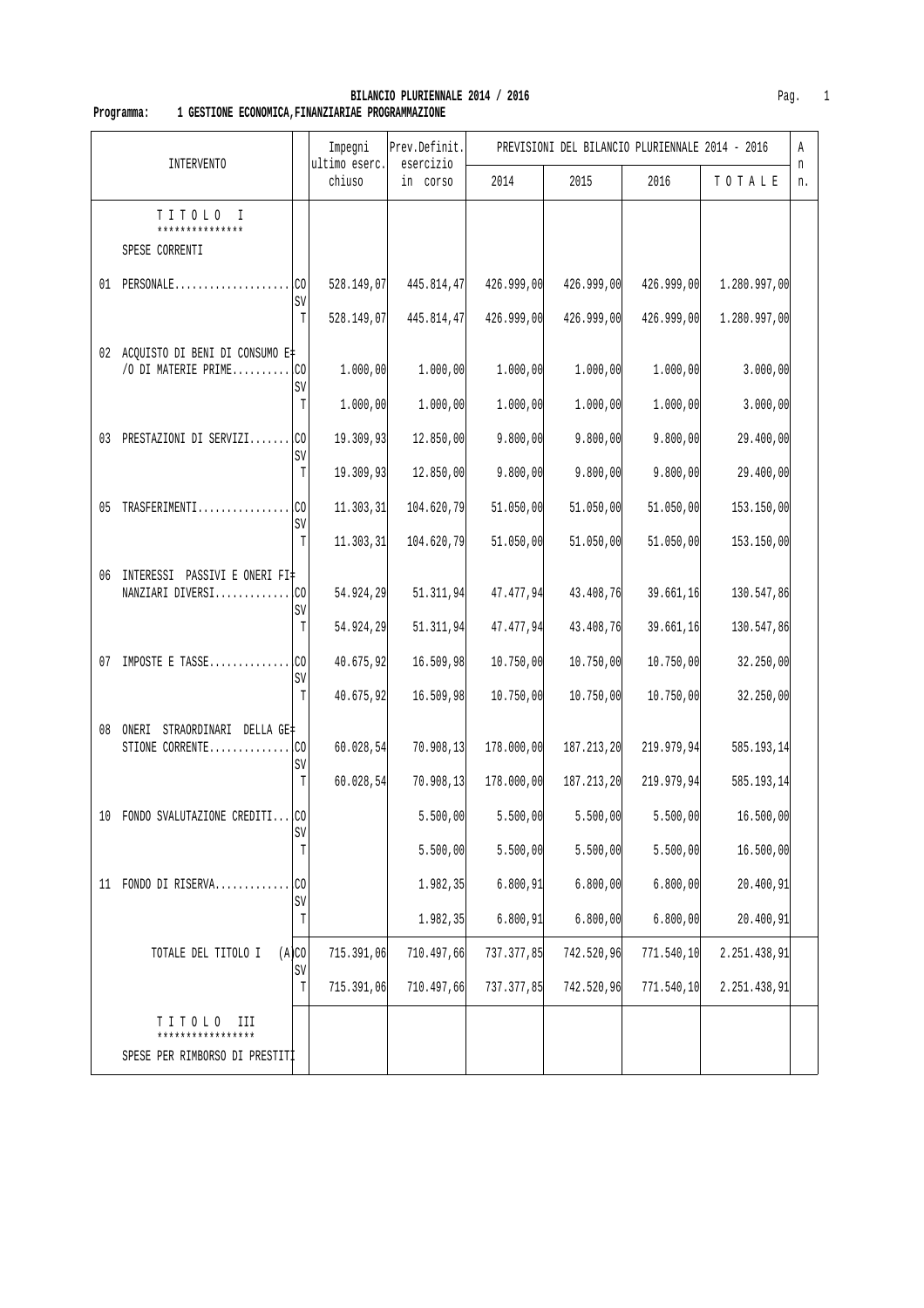| INTERVENTO                             |      | Impegni<br>ultimo eserc. | Prev.Definit.<br>esercizio |            | PREVISIONI DEL BILANCIO PLURIENNALE 2014 - 2016 |            |              | Α       |
|----------------------------------------|------|--------------------------|----------------------------|------------|-------------------------------------------------|------------|--------------|---------|
|                                        |      | chiuso                   | in corso                   | 2014       | 2015                                            | 2016       | TOTALE       | n<br>n. |
| 03<br>DI OUOTA CAPITALE DI<br>RIMBORSO |      |                          |                            |            |                                                 |            |              |         |
| MUTUI E PRESTITI $ CO $                | SV   | 61.649,57                | 65.261,92                  | 69.095,72  | 73.165,10                                       | 44.145,96  | 186.406,78   |         |
|                                        |      | 61.649,57                | 65.261,92                  | 69.095,72  | 73.165,10                                       | 44.145.96  | 186.406,78   |         |
| TOTALE DEL TITOLO III (C)CO            | SV   | 61.649,57                | 65.261,92                  | 69.095,72  | 73.165,10                                       | 44.145,96  | 186.406,78   |         |
|                                        | T    | 61.649,57                | 65.261,92                  | 69.095,72  | 73.165,10                                       | 44.145,96  | 186.406,78   |         |
|                                        |      |                          |                            |            |                                                 |            |              |         |
| $1 (A+B+C)CO$<br>TOTALE PROGRAMMA:     | . SV | 777.040,63               | 775.759,58                 | 806.473,57 | 815.686,06                                      | 815.686,06 | 2.437.845,69 |         |
|                                        | T    | 777.040,63               | 775.759,58                 | 806.473,57 | 815.686,06                                      | 815.686,06 | 2.437.845,69 |         |

#### **BILANCIO PLURIENNALE 2014 / 2016** Pag. 2  **Programma: 1 GESTIONE ECONOMICA,FINANZIARIAE PROGRAMMAZIONE**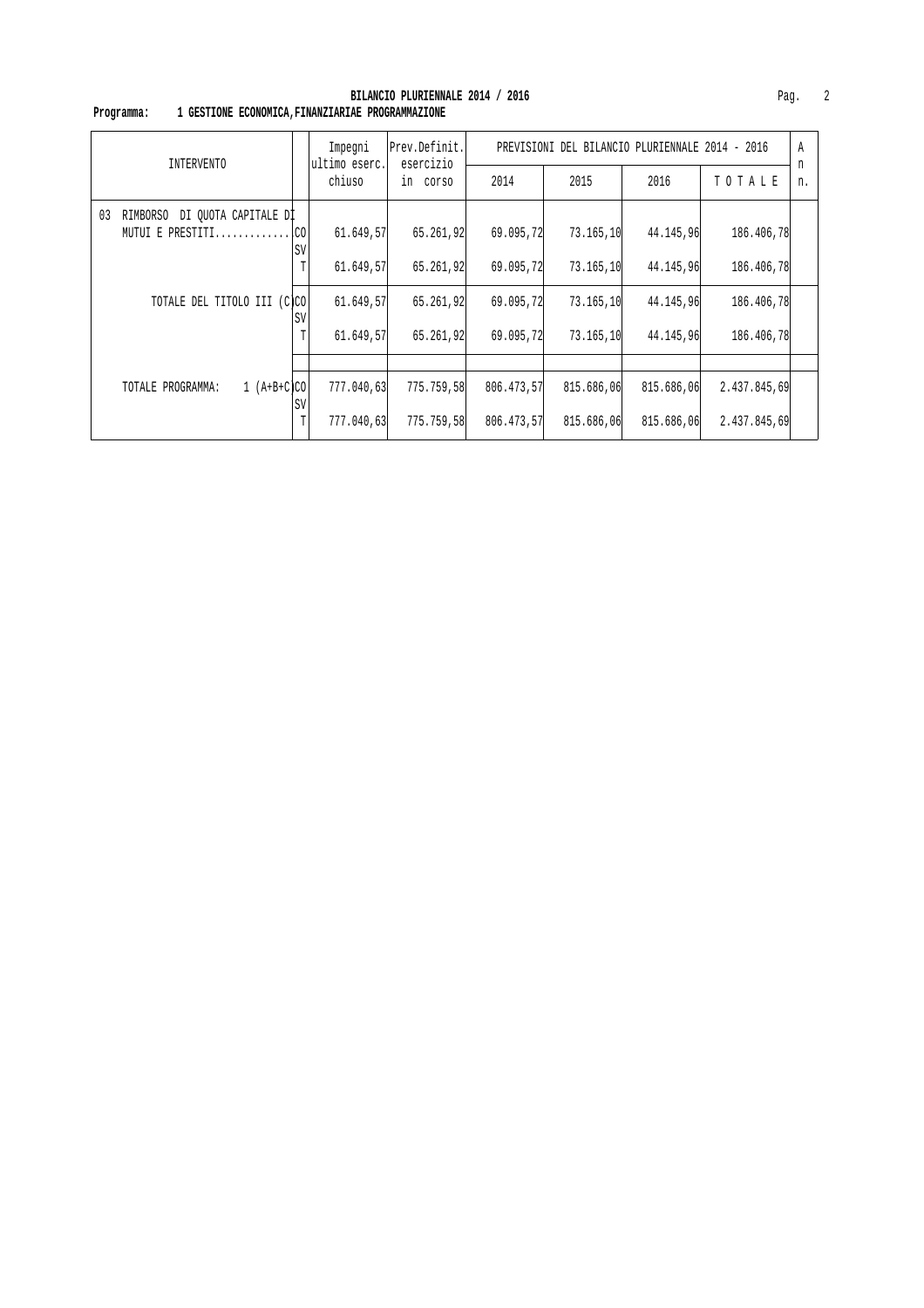# **Programma: 2 FUNZIONI ISTITUZIONALI**

| <b>INTERVENTO</b>                                        |             | Impegni<br>ultimo eserc. | Prev.Definit.<br>esercizio |           | PREVISIONI DEL BILANCIO PLURIENNALE 2014 - 2016 |           |            | Α       |
|----------------------------------------------------------|-------------|--------------------------|----------------------------|-----------|-------------------------------------------------|-----------|------------|---------|
|                                                          |             | chiuso                   | in corso                   | 2014      | 2015                                            | 2016      | TOTALE     | n<br>n. |
| TITOLO<br>T<br>***************<br>SPESE CORRENTI         |             |                          |                            |           |                                                 |           |            |         |
| $01$ PERSONALE                                           | .CO<br>SV   |                          | 10.000,00                  |           |                                                 |           |            |         |
|                                                          | T           |                          | 10.000,00                  |           |                                                 |           |            |         |
| 02 ACQUISTO DI BENI DI CONSUMO E‡<br>/O DI MATERIE PRIME | .co         | 1.918,33                 | 5.700,00                   | 1.700,00  | 1.700,00                                        | 1.700,00  | 5.100,00   |         |
|                                                          | SV<br>T     | 1.918,33                 | 5.700,00                   | 1.700,00  | 1.700,00                                        | 1.700,00  | 5.100,00   |         |
| 03 PRESTAZIONI DI SERVIZI                                | LCO<br>SV   | 36.561,41                | 34.740,00                  | 25.440,00 | 25.440,00                                       | 25.440,00 | 76.320,00  |         |
|                                                          | $\mathbb T$ | 36.561,41                | 34.740,00                  | 25.440,00 | 25.440,00                                       | 25.440,00 | 76.320,00  |         |
| 05 TRASFERIMENTI                                         | .co<br>SV   | 1.972,83                 | 9.000,00                   | 7.000,00  | 7.000,00                                        | 7.000,00  | 21.000,00  |         |
|                                                          | T           | 1.972,83                 | 9.000,00                   | 7.000,00  | 7.000,00                                        | 7.000,00  | 21.000,00  |         |
| IMPOSTE E TASSE<br>07                                    | CO.<br>SV   |                          | 1.000,00                   |           |                                                 |           |            |         |
|                                                          | T           |                          | 1.000,00                   |           |                                                 |           |            |         |
| TOTALE DEL TITOLO I                                      | (A)CO<br>SV | 40.452,57                | 60.440,00                  | 34.140,00 | 34.140,00                                       | 34.140,00 | 102.420,00 |         |
|                                                          | T           | 40.452,57                | 60.440,00                  | 34.140,00 | 34.140,00                                       | 34.140,00 | 102.420,00 |         |
|                                                          |             |                          |                            |           |                                                 |           |            |         |
| TOTALE PROGRAMMA:<br>2 $(A+B+C)CO$                       | SV          | 40.452,57                | 60.440,00                  | 34.140,00 | 34.140,00                                       | 34.140,00 | 102.420,00 |         |
|                                                          | T           | 40.452,57                | 60.440,00                  | 34.140,00 | 34.140,00                                       | 34.140,00 | 102.420,00 |         |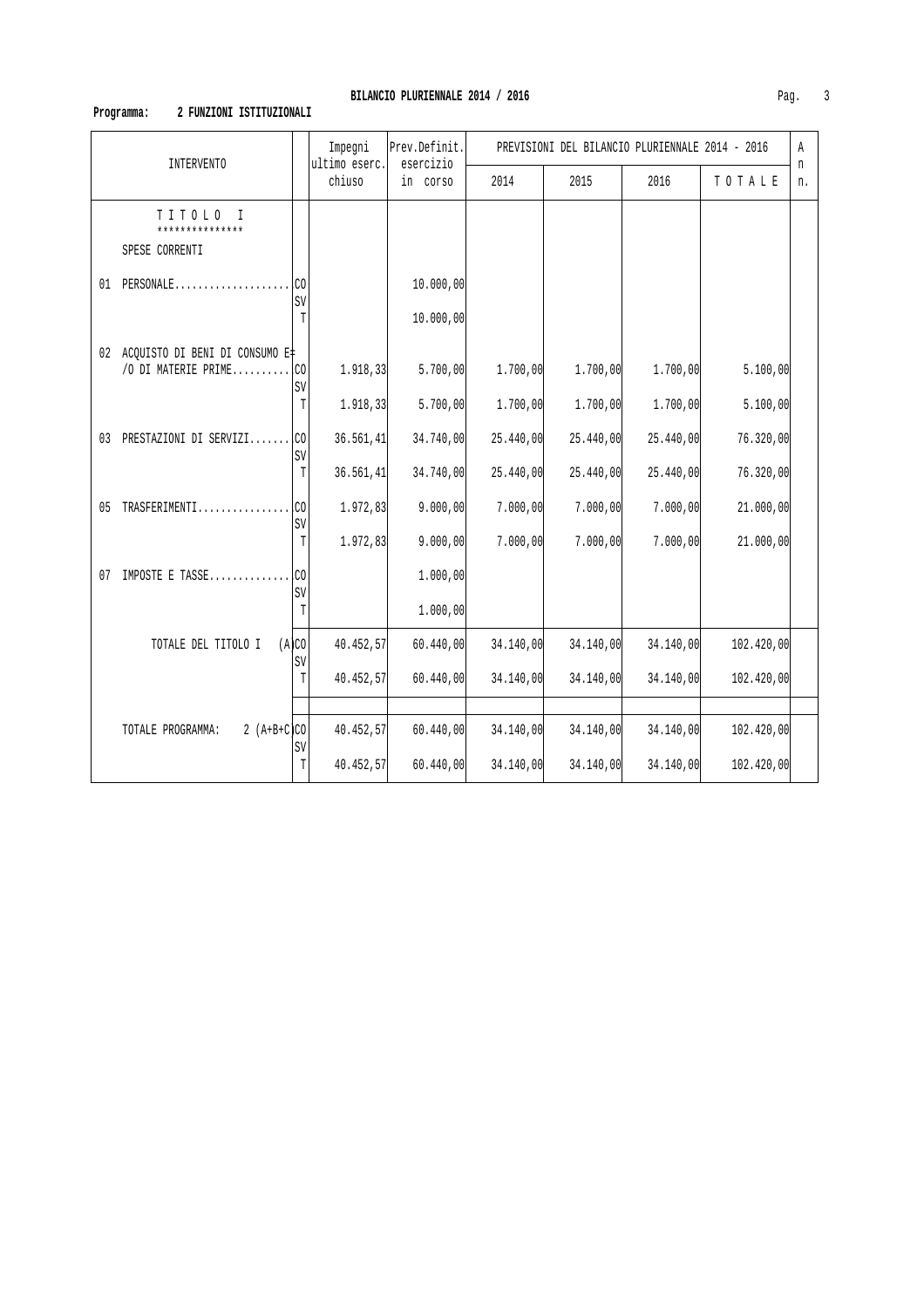#### **Programma: 3 SEGRETERIA GENERALE E ORGANIZZAZIONE**

|                                                            |             | Impegni                 | Prev.Definit.<br>esercizio |           |            | PREVISIONI DEL BILANCIO PLURIENNALE 2014 - 2016 |            | Α       |
|------------------------------------------------------------|-------------|-------------------------|----------------------------|-----------|------------|-------------------------------------------------|------------|---------|
| <b>INTERVENTO</b>                                          |             | ultimo eserc.<br>chiuso | in corso                   | 2014      | 2015       | 2016                                            | TOTALE     | n<br>n. |
| TITOLO<br>$\mathbf I$<br>***************<br>SPESE CORRENTI |             |                         |                            |           |            |                                                 |            |         |
| $PERSONALE$<br>01                                          | .co<br>SV   | 2.086,69                | 4.500,00                   | 4.500,00  | 4.500,00   | 4.500,00                                        | 13.500,00  |         |
|                                                            | T           | 2.086,69                | 4.500,00                   | 4.500,00  | 4.500,00   | 4.500,00                                        | 13.500,00  |         |
| 02 ACQUISTO DI BENI DI CONSUMO E‡<br>/O DI MATERIE PRIME   | .CO<br>SV   | 7.988, 33               | 13.000,00]                 | 12.000,00 | 12.000,00] | 12.000,00                                       | 36.000,00  |         |
|                                                            | T           | 7.988, 33               | 13.000,00                  | 12.000,00 | 12.000,00  | 12.000,00                                       | 36.000,00  |         |
| PRESTAZIONI DI SERVIZI<br>03                               | l.co<br>SV  | 43.339,36               | 38.000,00                  | 38.000,00 | 38.000,00  | 38.000,00                                       | 114.000,00 |         |
|                                                            | T           | 43.339,36               | 38.000,00                  | 38.000,00 | 38.000,00  | 38.000,00                                       | 114.000,00 |         |
| TRASFERIMENTI<br>05                                        | .co<br>SV   | 3.211,40                | 1.800,00                   | 1.800,00  | 1.800,00   | 1.800,00                                        | 5.400,00   |         |
|                                                            | T           | 3.211,40                | 1.800,00                   | 1.800,00  | 1.800,00   | 1.800,00                                        | 5.400,00   |         |
| TOTALE DEL TITOLO I                                        | (A)CO<br>SV | 56.625,78               | 57.300,00                  | 56.300,00 | 56.300,00  | 56.300,00                                       | 168.900,00 |         |
|                                                            | T           | 56.625,78               | 57.300,00                  | 56.300,00 | 56.300,00  | 56.300,00                                       | 168.900,00 |         |
|                                                            |             |                         |                            |           |            |                                                 |            |         |
| $3 (A+B+C)CO$<br>TOTALE PROGRAMMA:                         | SV          | 56.625,78               | 57.300,00                  | 56.300,00 | 56.300,00  | 56.300,00                                       | 168.900,00 |         |
|                                                            | T           | 56.625,78               | 57.300,00                  | 56.300,00 | 56.300,00  | 56.300,00                                       | 168.900,00 |         |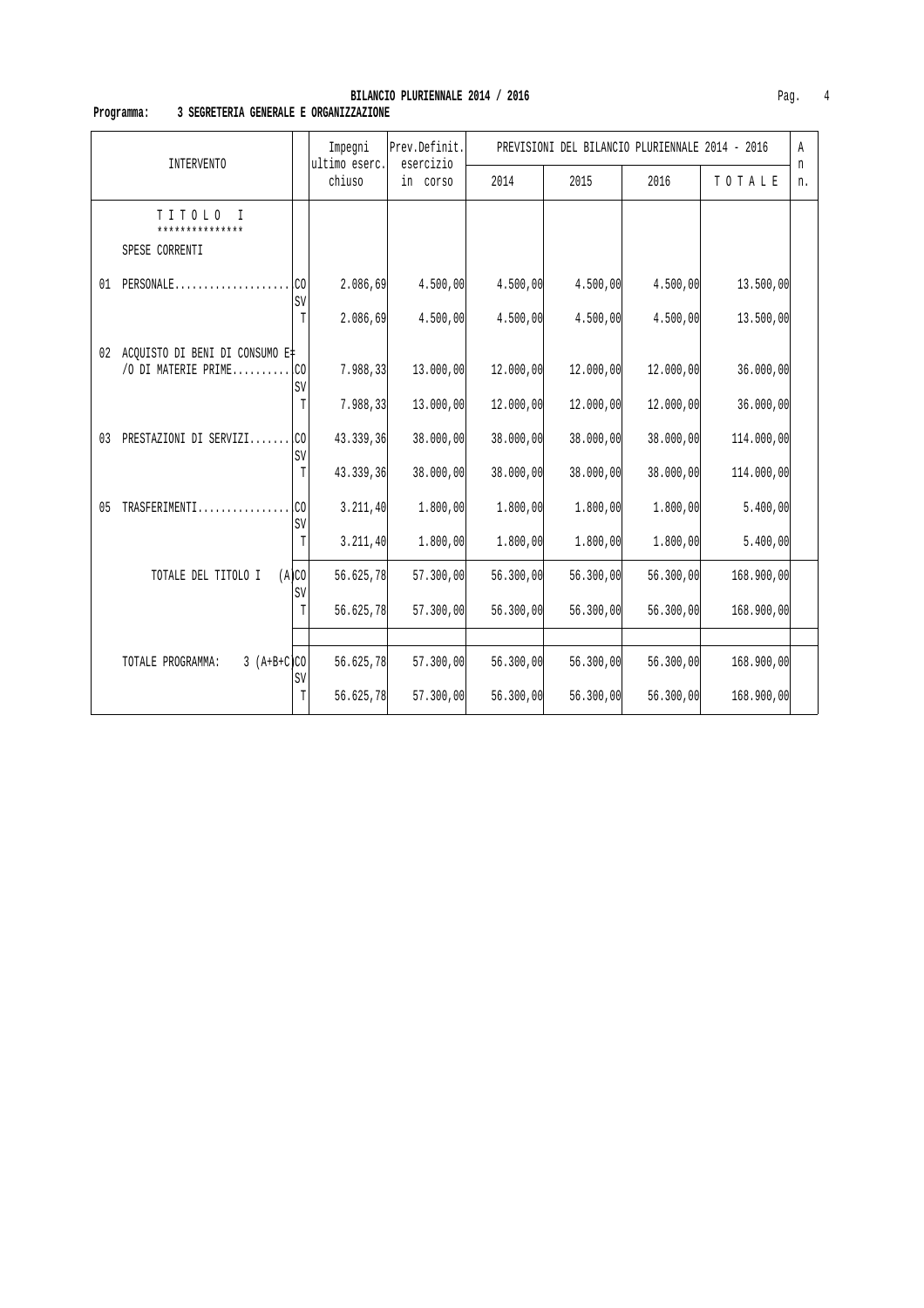#### **BILANCIO PLURIENNALE 2014 / 2016 Pag.** 5  **Programma: 4 GESTIONE DEI BENI DEMANIALI E PATRIMONIALI**

| <b>INTERVENTO</b>                                           |               |                                     | Impegni<br>ultimo eserc. | Prev.Definit.<br>esercizio |                                     | PREVISIONI DEL BILANCIO PLURIENNALE 2014 - 2016 |                                     |                                       | Α       |
|-------------------------------------------------------------|---------------|-------------------------------------|--------------------------|----------------------------|-------------------------------------|-------------------------------------------------|-------------------------------------|---------------------------------------|---------|
|                                                             |               |                                     | chiuso                   | in corso                   | 2014                                | 2015                                            | 2016                                | TOTALE                                | n<br>n. |
| TITOLO<br>$\mathbb{I}$<br>***************<br>SPESE CORRENTI |               |                                     |                          |                            |                                     |                                                 |                                     |                                       |         |
| 02 ACQUISTO DI BENI DI CONSUMO E‡<br>/O DI MATERIE PRIME    |               | l.co<br>SV<br>$\mathbb T$           | 13.706,70<br>13.706,70   | 9.200,00<br>9.200,00       | 11.700,00<br>11.700,00              | 11,700,00<br>11.700,00                          | 11.700,00<br>11.700,00              | 35.100,00<br>35.100,00                |         |
| PRESTAZIONI DI SERVIZI<br>03                                |               | C <sub>0</sub><br>SV<br>$\mathbb T$ | 24.879,25<br>24.879,25   | 25.200,00<br>25.200,00     | 50.700,00<br>50.700,00              | 50.700,00<br>50.700,00                          | 50.700,00<br>50.700,00              | 152.100,00<br>152,100,00              |         |
| TOTALE DEL TITOLO I                                         | (A)CO         | SV<br>T                             | 38.585,95<br>38.585,95   | 34.400,00<br>34.400,00     | 62.400,00<br>62.400,00              | 62.400,00<br>62.400,00                          | 62.400,00<br>62.400,00              | 187.200,00<br>187.200,00              |         |
| TITOLO<br>H<br>****************<br>SPESE IN CONTO CAPITALE  |               |                                     |                          |                            |                                     |                                                 |                                     |                                       |         |
| ACQUISIZIONE DI BENI IMMOBILI SV<br>01                      |               |                                     | 15.000,00                | 10.000,00                  | 10.000,00                           | 10.000,00                                       | 10.000,00                           | 30.000,00                             |         |
| INCARICHI PROFESSIONALI ESTER‡<br>06                        |               |                                     | 15.000,00                | 5.000,00                   | 5.000,00                            | 5.000,00                                        | 5.000,00                            | 15.000,00                             |         |
| TOTALE DEL TITOLO II (B)SV                                  |               |                                     | 30.000,00<br>30.000,00   | 15.000,00<br>15.000,00     | 15.000,00<br>15.000,00              | 15.000,00<br>15.000,00                          | 15.000,00<br>15.000,00              | 45.000,00<br>45.000,00                |         |
| TOTALE PROGRAMMA:                                           | $4 (A+B+C)CO$ | SV<br>$\mathbb T$                   | 68.585,95<br>68.585,95   | 49.400,00<br>49.400,00     | 62.400,00<br>15.000,00<br>77.400,00 | 62.400,00<br>15.000,00<br>77.400,00             | 62.400,00<br>15.000,00<br>77.400,00 | 187.200,00<br>45.000,00<br>232.200,00 |         |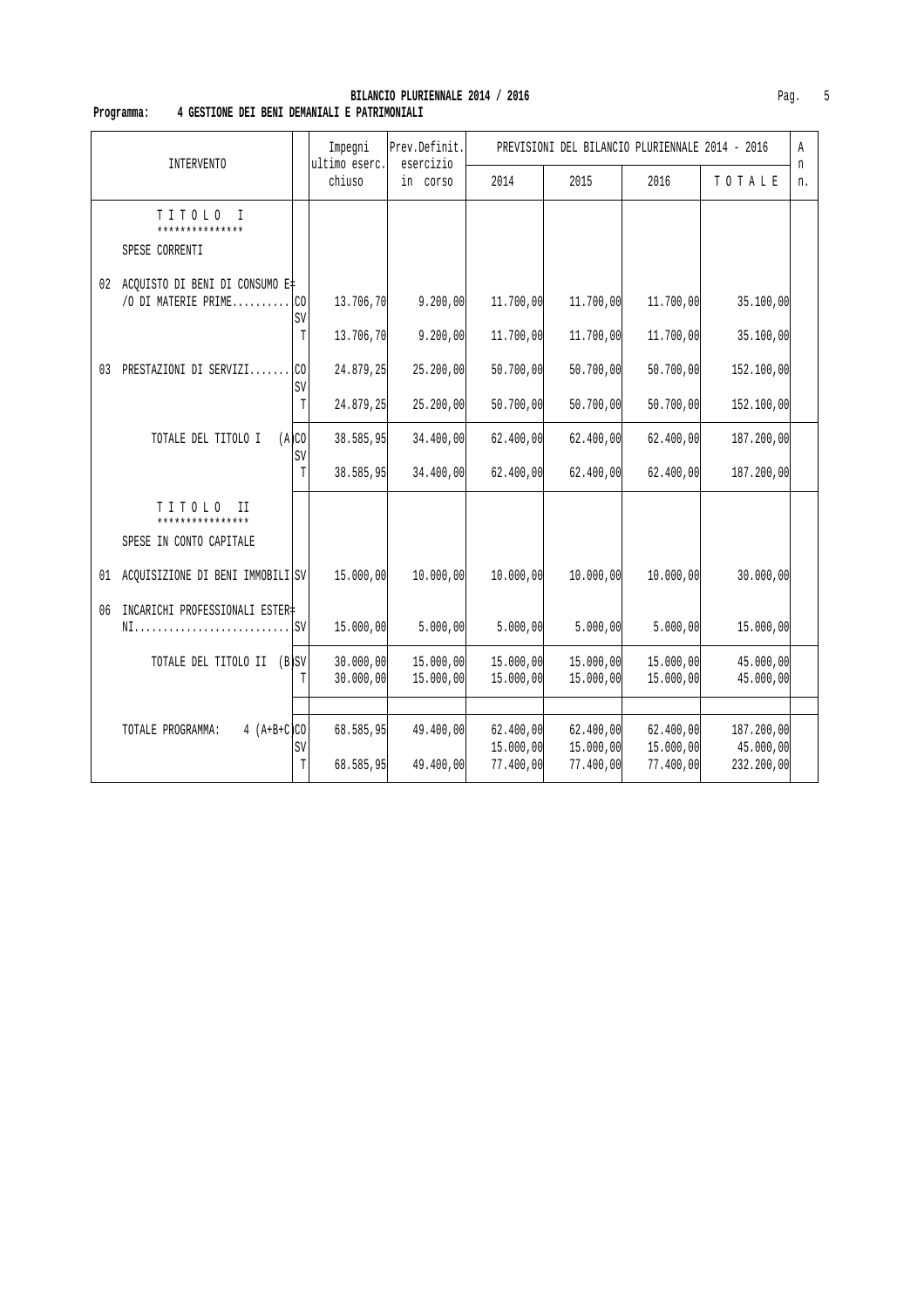# **Programma: 5 SERVIZI DEMOGRAFICI ED ELETTORALI**

|                                                       |             | Impegni                 | Prev.Definit.         | DEL BILANCIO PLURIENNALE 2014 - 2016<br>PREVISIONI |            |            |            |         |
|-------------------------------------------------------|-------------|-------------------------|-----------------------|----------------------------------------------------|------------|------------|------------|---------|
| <b>INTERVENTO</b>                                     |             | ultimo eserc.<br>chiuso | esercizio<br>in corso | 2014                                               | 2015       | 2016       | TOTALE     | n<br>n. |
| TITOLO<br>$\top$<br>***************<br>SPESE CORRENTI |             |                         |                       |                                                    |            |            |            |         |
| ACQUISTO DI BENI DI CONSUMO E‡<br>02                  |             |                         |                       |                                                    |            |            |            |         |
| /O DI MATERIE PRIME CO                                | <b>SV</b>   | 711,03                  | 800,00                | 800,00                                             | 800,00     | 800,00     | 2.400,00   |         |
|                                                       | T           | 711,03                  | 800,00                | 800,00                                             | 800,00     | 800,00     | 2.400,00   |         |
| 03<br>PRESTAZIONI DI SERVIZI                          | I.co<br>SV  | 13.932,82               | 106.000,00            | 121.000,00                                         | 121,000,00 | 121.000,00 | 363.000,00 |         |
|                                                       | T           | 13.932,82               | 106.000,00            | 121.000,00                                         | 121,000,00 | 121.000,00 | 363.000,00 |         |
| TOTALE DEL TITOLO I                                   | (A)CO<br>SV | 14.643,85               | 106.800,00            | 121.800,00                                         | 121.800,00 | 121.800,00 | 365.400,00 |         |
|                                                       | T           | 14.643,85               | 106.800,00            | 121.800,00                                         | 121.800,00 | 121.800,00 | 365.400,00 |         |
|                                                       |             |                         |                       |                                                    |            |            |            |         |
| $5 (A+B+C)CO$<br>TOTALE PROGRAMMA:                    |             | 14.643,85               | 106.800,00            | 121.800,00                                         | 121.800,00 | 121.800,00 | 365.400,00 |         |
|                                                       | SV<br>T     | 14.643.85               | 106.800,00            | 121.800,00                                         | 121,800,00 | 121.800,00 | 365.400,00 |         |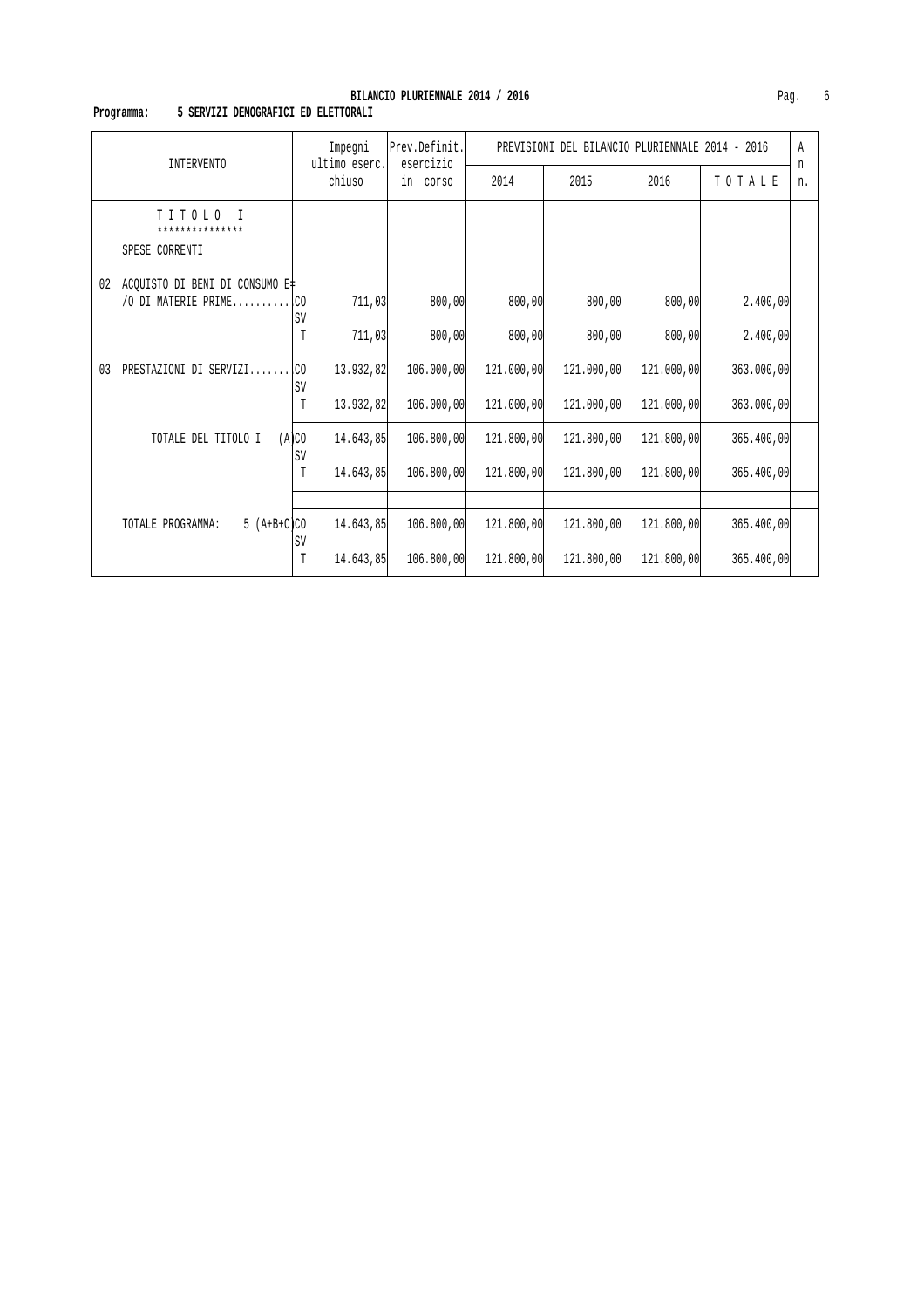# **Programma: 6 ALTRI SERVIZI GENERALI**

|                                                                  |             | Impegni<br>ultimo eserc. | Prev.Definit.<br>esercizio |                       | PREVISIONI DEL BILANCIO PLURIENNALE 2014 - 2016 |                       |                         | Α       |
|------------------------------------------------------------------|-------------|--------------------------|----------------------------|-----------------------|-------------------------------------------------|-----------------------|-------------------------|---------|
| INTERVENTO                                                       |             | chiuso                   | in corso                   | 2014                  | 2015                                            | 2016                  | TOTALE                  | n<br>n. |
| TITOLO I<br>***************<br>SPESE CORRENTI                    |             |                          |                            |                       |                                                 |                       |                         |         |
| 01 PERSONALE                                                     | .CO<br>SV   | 33.456,96                | 30.556,96                  | 28.800,00             | 28.800,00                                       | 28.800,00             | 86.400,00               |         |
|                                                                  | $\mathbb T$ | 33.456,96                | 30.556,96                  | 28.800,00             | 28.800,00                                       | 28.800,00             | 86.400,00               |         |
| 02 ACQUISTO DI BENI DI CONSUMO E‡<br>/O DI MATERIE PRIME $ CO $  | SV          | 4.000,00                 | 3.500,00                   | 3.500,00              | 3.500,00                                        | 3.500,00              | 10.500,00               |         |
|                                                                  | T           | 4.000,00                 | 3.500,00                   | 3.500,00              | 3.500,00                                        | 3.500,00              | 10.500,00               |         |
| 03 PRESTAZIONI DI SERVIZI CO                                     | SV          | 20.257,85                | 10.750,00                  | 11.500,00             | 11.500,00                                       | 11.500,00             | 34.500,00               |         |
|                                                                  | T           | 20.257,85                | 10.750,00                  | 11.500,00             | 11.500,00                                       | 11.500,00             | 34.500,00               |         |
| 05 TRASFERIMENTI                                                 | l.co<br>SV  | 4.158,62                 | 3.505, 52                  | 3.473,25              | 3.473, 25                                       | 3.473,25              | 10.419,75               |         |
|                                                                  | T           | 4.158,62                 | 3.505, 52                  | 3.473, 25             | 3.473, 25                                       | 3.473,25              | 10.419,75               |         |
| TOTALE DEL TITOLO I                                              | (A)CO<br>SV | 61.873,43                | 48.312,48                  | 47.273,25             | 47.273,25                                       | 47.273,25             | 141.819,75              |         |
|                                                                  | T           | 61.873,43                | 48.312,48                  | 47.273,25             | 47.273,25                                       | 47.273,25             | 141.819,75              |         |
| TITOLO<br>H<br>****************<br>SPESE IN CONTO CAPITALE       |             |                          |                            |                       |                                                 |                       |                         |         |
| 01 ACQUISIZIONE DI BENI IMMOBILI SV                              |             |                          | 56.000,00                  |                       |                                                 |                       |                         |         |
| 05 ACQUISIZIONE DI BENI MOBILI<br>MACCHINE, ED ATTREZZATURE TEC# |             | 16.000,00                | 2.500,00                   | 2.500,00              | 2.500,00                                        | 2.500,00              | 7.500,00                |         |
| 06 INCARICHI PROFESSIONALI ESTER‡                                |             | 1.400,00                 | 2.000,00                   |                       |                                                 |                       |                         |         |
| TRASFERIMENTI DI CAPITALE SV<br>07                               |             | 713, 32                  | 1.000,00                   | 1.000,00              | 1.000,00                                        | 1.000,00              | 3.000,00                |         |
| TOTALE DEL TITOLO II (B)SV                                       | T           | 18.113,32<br>18.113,32   | 61.500,00<br>61.500,00     | 3.500,00<br>3.500,00  | 3.500,00<br>3.500,00                            | 3.500,00<br>3.500,00  | 10.500,00<br>10.500,00  |         |
| $6 (A+B+C)CO$<br>TOTALE PROGRAMMA:                               | SV          | 79.986,75                | 109.812,48                 | 47.273,25<br>3.500,00 | 47.273,25<br>3.500,00                           | 47.273,25<br>3.500,00 | 141.819,75              |         |
|                                                                  | T           | 79.986,75                | 109.812,48                 | 50.773,25             | 50.773, 25                                      | 50.773,25             | 10.500,00<br>152.319,75 |         |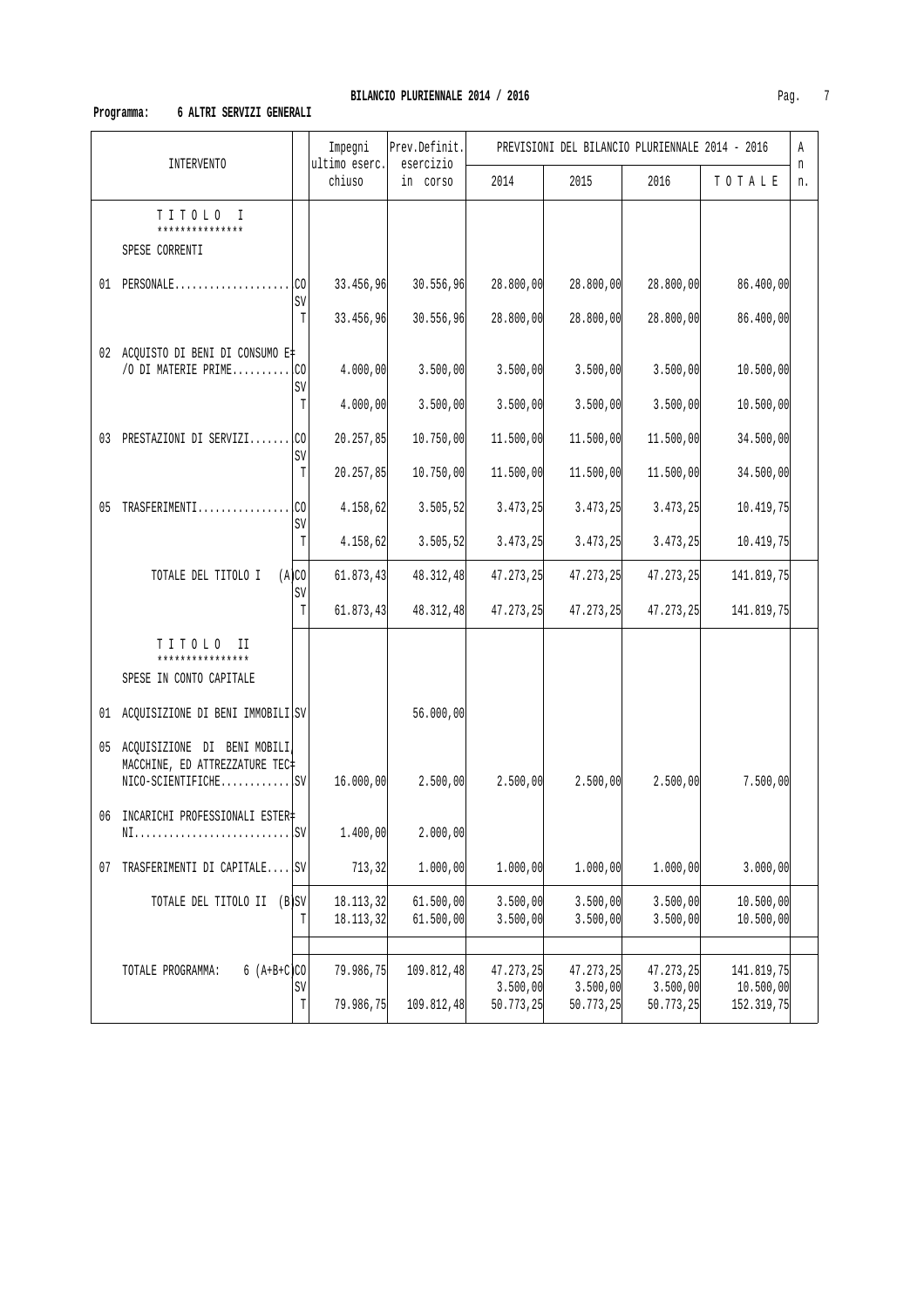# **Programma: 7 FUNZIONI DI POLIZIA LOCALE**

| INTERVENTO                                    |             | Impegni<br>ultimo eserc. | Prev.Definit.<br>esercizio | PREVISIONI DEL BILANCIO PLURIENNALE 2014 - 2016 |          |          |           |         |
|-----------------------------------------------|-------------|--------------------------|----------------------------|-------------------------------------------------|----------|----------|-----------|---------|
|                                               |             | chiuso                   | in corso                   | 2014                                            | 2015     | 2016     | TOTALE    | n<br>n. |
| TITOLO I<br>***************<br>SPESE CORRENTI |             |                          |                            |                                                 |          |          |           |         |
| PRESTAZIONI DI SERVIZI<br>03                  | .co<br>SV   | 3.894,77                 | 3.690,00                   | 3.690,00                                        | 3.690,00 | 3.690,00 | 11,070,00 |         |
|                                               | T           | 3.894,77                 | 3.690,00                   | 3.690,00                                        | 3.690,00 | 3.690,00 | 11,070,00 |         |
| TOTALE DEL TITOLO I                           | (A)CO<br>SV | 3.894,77                 | 3.690,00                   | 3.690,00                                        | 3.690,00 | 3.690,00 | 11,070,00 |         |
|                                               |             | 3.894,77                 | 3.690,00                   | 3.690,00                                        | 3.690,00 | 3.690,00 | 11,070,00 |         |
|                                               |             |                          |                            |                                                 |          |          |           |         |
| $7 (A+B+C)CO$<br>TOTALE PROGRAMMA:            | SV          | 3.894,77                 | 3.690,00                   | 3.690,00                                        | 3.690,00 | 3.690,00 | 11,070,00 |         |
|                                               | Т           | 3.894,77                 | 3.690,00                   | 3.690,00                                        | 3.690,00 | 3.690,00 | 11,070,00 |         |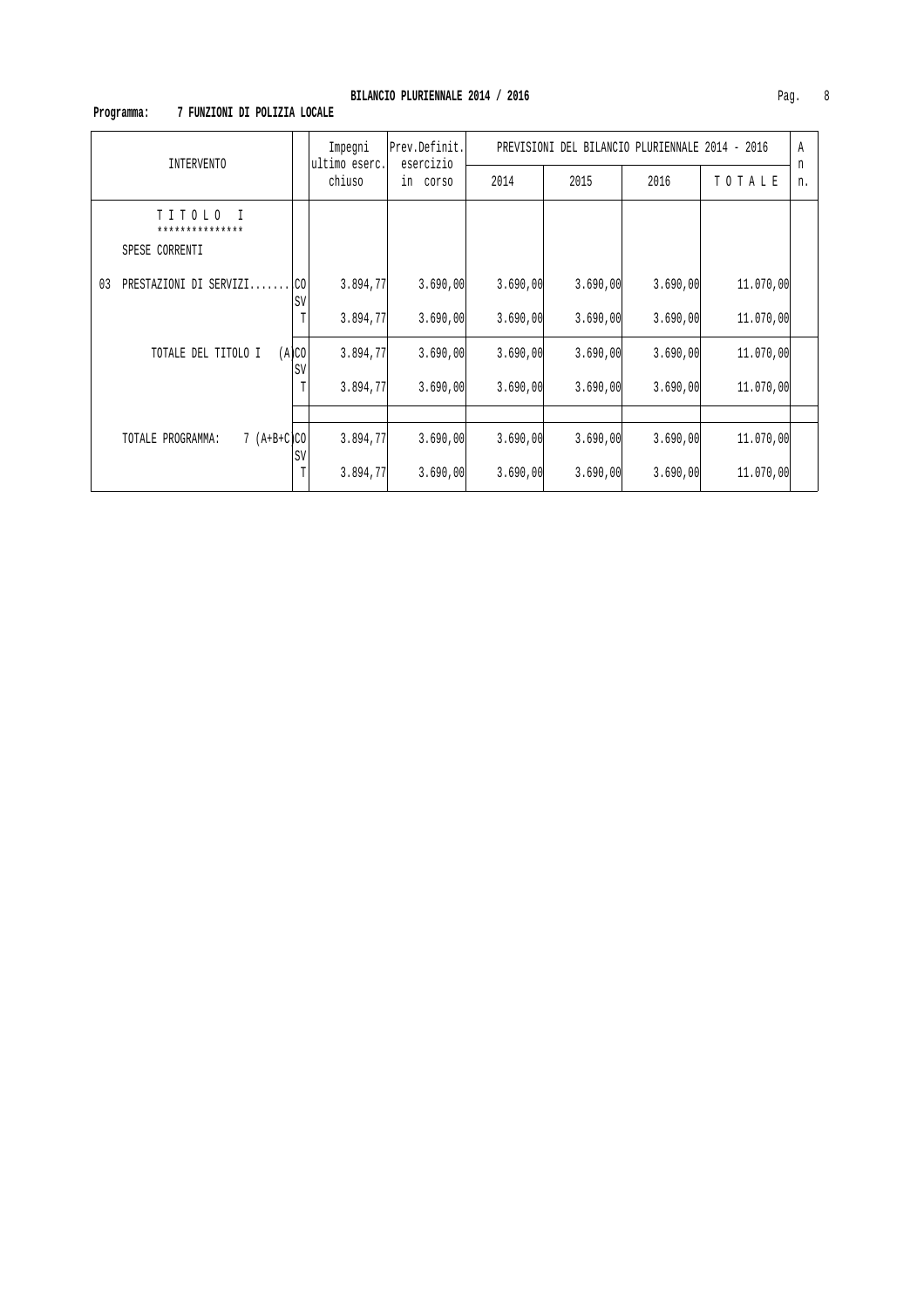### **Programma: 8 FUNZIONI DI ISTRUZIONE PUBBLICA**

|    | INTERVENTO                                                       |             | Impegni<br>ultimo eserc. | Prev.Definit.<br>esercizio |                       | PREVISIONI DEL BILANCIO PLURIENNALE 2014 - 2016 |                       |                        | A<br>n |
|----|------------------------------------------------------------------|-------------|--------------------------|----------------------------|-----------------------|-------------------------------------------------|-----------------------|------------------------|--------|
|    |                                                                  |             | chiuso                   | in corso                   | 2014                  | 2015                                            | 2016                  | TOTALE                 | n.     |
|    | TITOLO I<br>***************<br>SPESE CORRENTI                    |             |                          |                            |                       |                                                 |                       |                        |        |
|    | 02 ACQUISTO DI BENI DI CONSUMO E#<br>/O DI MATERIE PRIME         | .co<br>SV   | 16.660,00                | 26.150,00                  | 26.150,00             | 26.150,00                                       | 26.150,00             | 78.450,00              |        |
|    |                                                                  | T           | 16.660,00                | 26.150,00                  | 26.150,00             | 26.150,00                                       | 26.150,00             | 78.450,00              |        |
|    | 03 PRESTAZIONI DI SERVIZI                                        | lco<br>SV   | 71.080,60                | 50.510, 52                 | 40.515,00             | 40.515,00                                       | 40.515,00             | 121.545,00             |        |
|    |                                                                  | $\mathbb T$ | 71.080,60                | 50.510, 52                 | 40.515,00             | 40.515,00                                       | 40.515,00             | 121.545,00             |        |
| 05 | TRASFERIMENTI                                                    | .CO<br>SV   | 24.793,90                | 30.619,67                  | 30.619,67             | 30.619,67                                       | 30.619,67             | 91.859,01              |        |
|    |                                                                  | $\mathbb T$ | 24.793,90                | 30.619,67                  | 30.619,67             | 30.619,67                                       | 30.619,67             | 91.859,01              |        |
|    | TOTALE DEL TITOLO I                                              | (A)CO<br>SV | 112.534,50               | 107.280,19                 | 97.284,67             | 97.284,67                                       | 97.284,67             | 291.854,01             |        |
|    |                                                                  | T           | 112.534,50               | 107.280,19                 | 97.284,67             | 97.284,67                                       | 97.284,67             | 291.854,01             |        |
|    | TITOLO<br>TT.<br>****************<br>SPESE IN CONTO CAPITALE     |             |                          |                            |                       |                                                 |                       |                        |        |
|    | 05 ACQUISIZIONE DI BENI MOBILI<br>MACCHINE, ED ATTREZZATURE TEC+ |             |                          |                            |                       |                                                 |                       |                        |        |
|    | $NICO-SCIENTIFICHE$                                              |             | 2.000,00                 | 2.000,00                   | 2.000,00              | 2.000,00                                        | 2.000,00              | 6.000,00               |        |
|    | TOTALE DEL TITOLO II (B SV                                       | T           | 2.000,00<br>2.000,00     | 2.000,00<br>2.000,00       | 2.000,00<br>2.000,00  | 2.000,00<br>2.000,00                            | 2.000,00<br>2.000,00  | 6.000,00<br>6.000,00   |        |
|    |                                                                  |             |                          |                            |                       |                                                 |                       |                        |        |
|    | $8 (A+B+C)CO$<br>TOTALE PROGRAMMA:                               | SV          | 114.534,50               | 109.280,19                 | 97.284,67<br>2.000,00 | 97.284,67<br>2.000,00                           | 97.284,67<br>2.000,00 | 291.854,01<br>6.000,00 |        |
|    |                                                                  | T           | 114.534,50               | 109.280,19                 | 99.284,67             | 99.284,67                                       | 99.284,67             | 297.854,01             |        |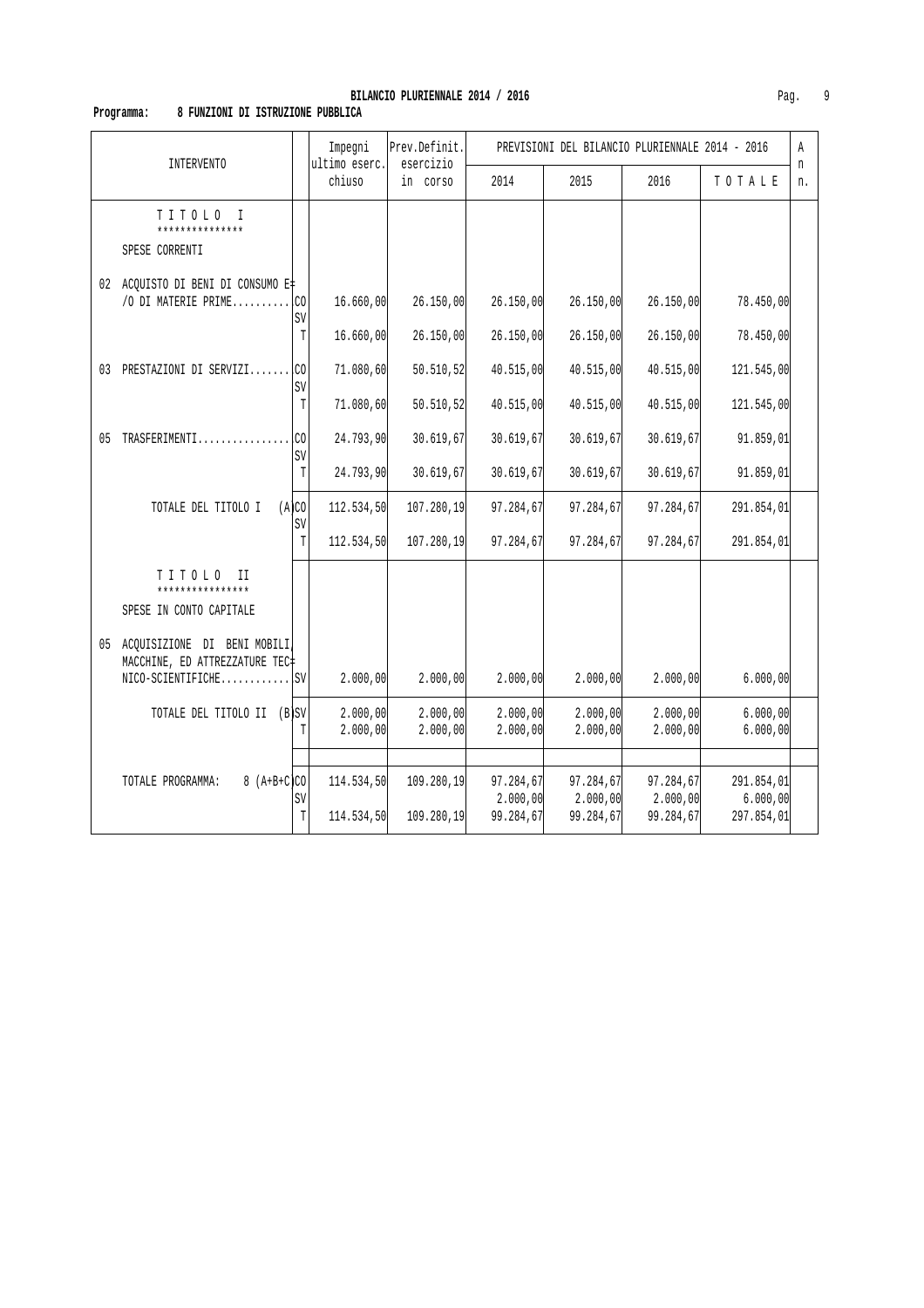## **BILANCIO PLURIENNALE 2014 / 2016** Pag. 10  **Programma: 9 FUNZIONI RELATIVE ALLA CULTURAE AI BENI CULTURALI**

|    |                                                                                         |                 | Impegni                  | Prev.Definit.<br>esercizio |                                    | PREVISIONI DEL BILANCIO PLURIENNALE 2014 - 2016 |                        |                                      | Α       |
|----|-----------------------------------------------------------------------------------------|-----------------|--------------------------|----------------------------|------------------------------------|-------------------------------------------------|------------------------|--------------------------------------|---------|
|    | INTERVENTO                                                                              |                 | ultimo eserc.<br>chiuso  | in corso                   | 2014                               | 2015                                            | 2016                   | TOTALE                               | n<br>n. |
|    | TITOLO I<br>***************<br>SPESE CORRENTI                                           |                 |                          |                            |                                    |                                                 |                        |                                      |         |
|    | 02 ACQUISTO DI BENI DI CONSUMO E‡<br>/O DI MATERIE PRIME $\Box$ CO                      | SV              | 3.984, 36                | 9.000,00                   | 9.000,00                           | 9.000,00                                        | 9.000,00               | 27.000,00                            |         |
|    | 03 PRESTAZIONI DI SERVIZI                                                               | T<br>l.CO<br>SV | 3.984,36<br>102.731,24   | 9.000,00<br>15.800,00      | 9.000,00<br>16.800,00              | 9.000,00<br>16.800,00                           | 9.000,00<br>16.800,00  | 27.000,00<br>50.400,00               |         |
|    |                                                                                         | $\mathbb T$     | 102.731,24               | 15.800,00                  | 16.800,00                          | 16.800,00                                       | 16.800,00              | 50.400,00                            |         |
|    | 05 TRASFERIMENTI                                                                        | .CO<br>SV       | 21.668,00                | 16.500,00                  | 9.000,00                           | 9.000,00                                        | 9.000,00               | 27.000,00                            |         |
|    |                                                                                         | T               | 21.668,00                | 16.500,00                  | 9.000,00                           | 9.000,00                                        | 9.000,00               | 27.000,00                            |         |
| 08 | ONERI STRAORDINARI DELLA GE‡<br>STIONE CORRENTE                                         | .CO             | 2.427, 47                | 3.000, 00                  | 5.000,00                           | 5.000,00                                        | 5.000,00               | 15.000,00                            |         |
|    |                                                                                         | SV<br>T         | 2.427,47                 | 3.000, 00                  | 5.000,00                           | 5.000,00                                        | 5.000,00               | 15.000,00                            |         |
|    | TOTALE DEL TITOLO I                                                                     | (A)CO<br>SV     | 130.811,07               | 44.300,00                  | 39.800,00                          | 39.800,00                                       | 39.800,00              | 119.400,00                           |         |
|    |                                                                                         | $\mathbb T$     | 130.811,07               | 44.300,00                  | 39.800,00                          | 39.800,00                                       | 39.800,00              | 119.400,00                           |         |
|    | TITOLO II<br>****************<br>SPESE IN CONTO CAPITALE                                |                 |                          |                            |                                    |                                                 |                        |                                      |         |
|    | 01 ACQUISIZIONE DI BENI IMMOBILI SV                                                     |                 | 50.000,00                | 4.000,00                   | 5.000,00                           |                                                 |                        | 5.000,00                             |         |
|    | 05 ACQUISIZIONE DI BENI MOBILI<br>MACCHINE, ED ATTREZZATURE TEC#<br>$NICO-SCIENTIFICHE$ |                 | 1.000,00                 | 3.400,00                   |                                    |                                                 |                        |                                      |         |
|    | TOTALE DEL TITOLO II (B)SV                                                              | T               | 51.000,00<br>51.000,00   | 7.400,00<br>7.400,00       | 5.000,00<br>5.000,00               |                                                 |                        | 5.000,00<br>5.000,00                 |         |
|    | $9 (A+B+C)CO$<br>TOTALE PROGRAMMA:                                                      | SV<br>T         | 181.811,07<br>181.811,07 | 51.700,00<br>51.700,00     | 39.800,00<br>5.000,00<br>44.800,00 | 39.800,00<br>39.800,00                          | 39.800,00<br>39.800,00 | 119.400,00<br>5.000,00<br>124.400,00 |         |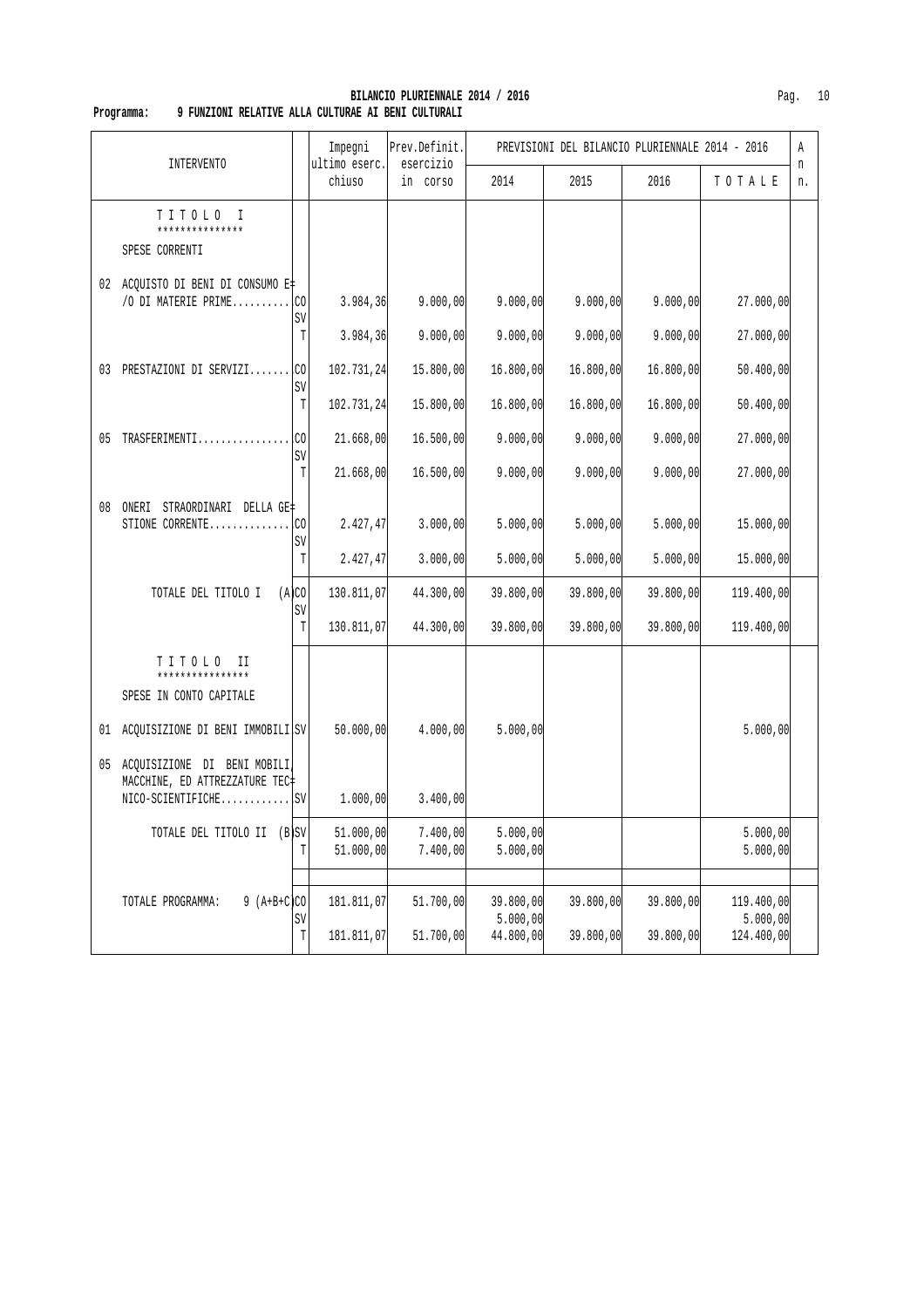#### **BILANCIO PLURIENNALE 2014 / 2016** Pag. 11  **Programma: 10 FUNZIONI NEL SETTORE SPORTIVO E RICREATIVO**

| <b>INTERVENTO</b>                                                                       |           | Impegni<br>ultimo eserc. | Prev.Definit.<br>esercizio |           | PREVISIONI DEL BILANCIO PLURIENNALE 2014 - 2016 |           |           | Α       |
|-----------------------------------------------------------------------------------------|-----------|--------------------------|----------------------------|-----------|-------------------------------------------------|-----------|-----------|---------|
|                                                                                         |           | chiuso                   | in corso                   | 2014      | 2015                                            | 2016      | TOTALE    | n<br>n. |
| TITOLO<br>$\mathbb{I}$<br>***************<br>SPESE CORRENTI                             |           |                          |                            |           |                                                 |           |           |         |
| 02 ACQUISTO DI BENI DI CONSUMO E#<br>/O DI MATERIE PRIME                                | .co<br>SV |                          | 100,00                     | 100,00    | 100,00                                          | 100,00    | 300,00    |         |
|                                                                                         | T         |                          | 100,00                     | 100,00    | 100,00                                          | 100,00    | 300,00    |         |
| 03 PRESTAZIONI DI SERVIZI                                                               | lco<br>SV | 6.820, 65                | 4.500,00                   | 4.500,00  | 4.500,00                                        | 4.500,00  | 13.500,00 |         |
|                                                                                         | T         | 6.820, 65                | 4.500,00                   | 4.500,00  | 4.500,00                                        | 4.500,00  | 13.500,00 |         |
| 05 TRASFERIMENTI                                                                        | .co       | 7.100,00                 | 7.100,00                   | 7.100,00  | 7.100,00                                        | 7.100,00  | 21.300,00 |         |
|                                                                                         | SV<br>T   | 7.100,00                 | 7.100,00                   | 7.100,00  | 7.100,00                                        | 7.100,00  | 21.300,00 |         |
| TOTALE DEL TITOLO I                                                                     | (A)CO     | 13.920,65                | 11.700,00                  | 11.700,00 | 11.700,00                                       | 11.700,00 | 35.100,00 |         |
|                                                                                         | SV<br>T   | 13.920,65                | 11.700,00                  | 11.700,00 | 11.700,00                                       | 11.700,00 | 35.100,00 |         |
| TITOLO<br>$_{\rm II}$<br>****************<br>SPESE IN CONTO CAPITALE                    |           |                          |                            |           |                                                 |           |           |         |
| 05 ACQUISIZIONE DI BENI MOBILI<br>MACCHINE, ED ATTREZZATURE TEC+<br>$NICO-SCIENTIFICHE$ |           | 700,00                   | 700,00                     |           |                                                 |           |           |         |
| TOTALE DEL TITOLO II (B)SV                                                              | T         | 700,00<br>700,00         | 700,00<br>700,00           |           |                                                 |           |           |         |
| $10 (A+B+C)CO$<br>TOTALE PROGRAMMA:                                                     | SV        | 14.620,65                | 12.400,00                  | 11.700,00 | 11.700,00                                       | 11.700,00 | 35.100,00 |         |
|                                                                                         | T         | 14.620,65                | 12.400,00                  | 11.700,00 | 11.700,00                                       | 11.700,00 | 35.100,00 |         |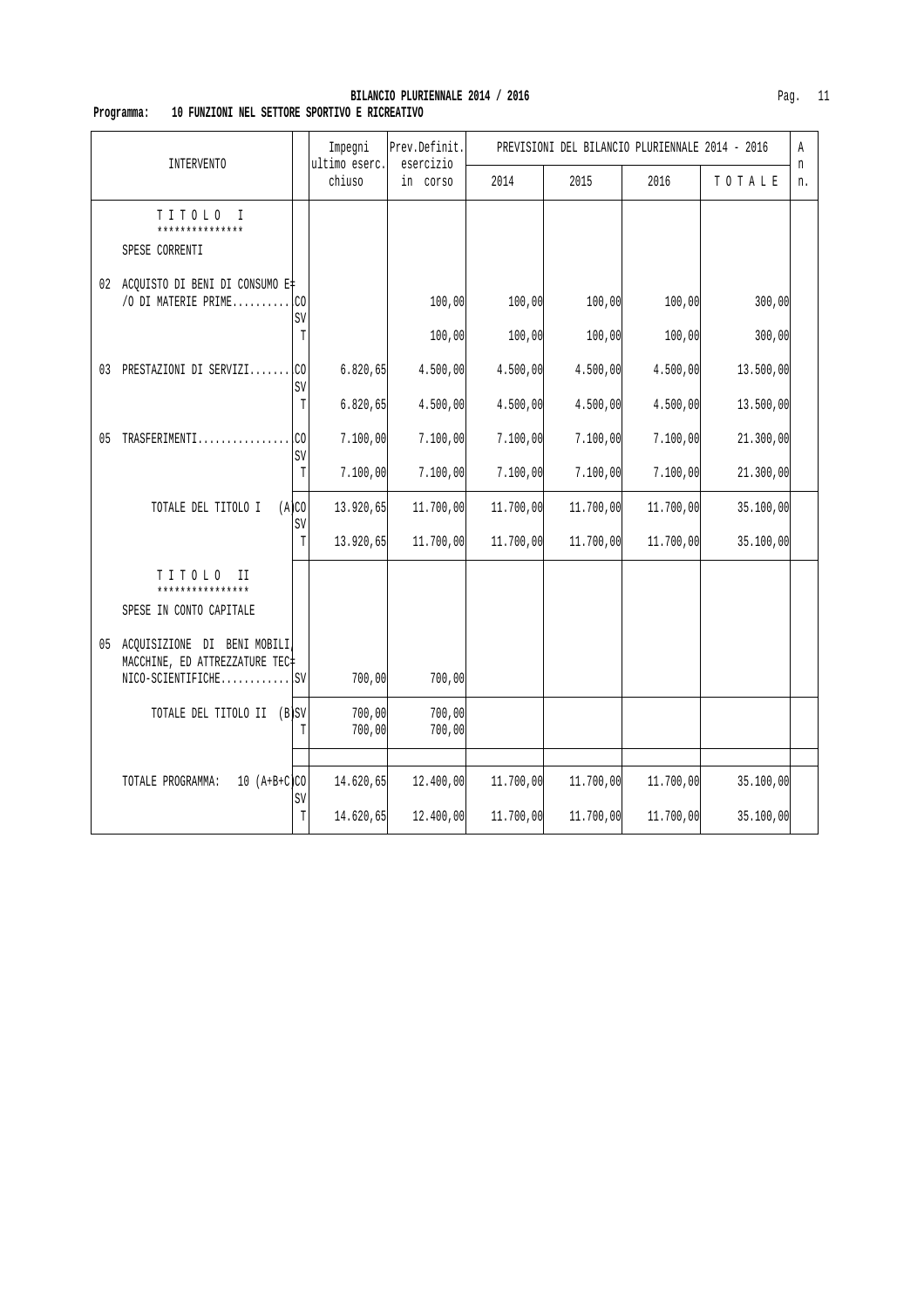| INTERVENTO                                                                              |             | Impegni<br>ultimo eserc. | Prev.Definit.<br>esercizio |                                    | PREVISIONI DEL BILANCIO PLURIENNALE 2014 - 2016 |                                    |                                       | Α<br>n |
|-----------------------------------------------------------------------------------------|-------------|--------------------------|----------------------------|------------------------------------|-------------------------------------------------|------------------------------------|---------------------------------------|--------|
|                                                                                         |             | chiuso                   | in corso                   | 2014                               | 2015                                            | 2016                               | TOTALE                                | n.     |
| TITOLO I<br>***************<br>SPESE CORRENTI                                           |             |                          |                            |                                    |                                                 |                                    |                                       |        |
| 02 ACQUISTO DI BENI DI CONSUMO E‡<br>/O DI MATERIE PRIMECO                              | SV          | 8.499,98                 | 4.200,00                   | 4.200,00                           | 4.200,00                                        | 4.200,00                           | 12.600,00                             |        |
|                                                                                         | T           | 8.499,98                 | 4.200,00                   | 4.200,00                           | 4.200,00                                        | 4.200,00                           | 12.600,00                             |        |
| 03 PRESTAZIONI DI SERVIZI CO                                                            | SV          | 52.014, 20               | 55.110,00                  | 51.500,00                          | 51.500,00                                       | 51.500,00                          | 154.500,00                            |        |
|                                                                                         | $\mathbb T$ | 52.014,20                | 55.110,00                  | 51.500,00                          | 51.500,00                                       | 51.500,00                          | 154.500,00                            |        |
| TOTALE DEL TITOLO I                                                                     | (A)CO       | 60.514,18                | 59.310,00                  | 55.700,00                          | 55.700,00                                       | 55.700,00                          | 167.100,00                            |        |
|                                                                                         | SV<br>T     | 60.514,18                | 59.310,00                  | 55.700,00                          | 55.700,00                                       | 55.700,00                          | 167.100,00                            |        |
| TITOLO II<br>****************<br>SPESE IN CONTO CAPITALE                                |             |                          |                            |                                    |                                                 |                                    |                                       |        |
| 01 ACQUISIZIONE DI BENI IMMOBILI SV                                                     |             | 33.419,85                | 9.000,00                   | 9.000,00                           | 9.000,00                                        | 9.000,00                           | 27.000,00                             |        |
| 05 ACQUISIZIONE DI BENI MOBILI<br>MACCHINE, ED ATTREZZATURE TEC+<br>$NICO-SCIENTIFICHE$ |             | 786, 31                  | 800,00                     | 800,00                             | 800,00                                          | 800,00                             | 2.400,00                              |        |
| TOTALE DEL TITOLO II (B)SV                                                              |             | 34.206,16                | 9.800,00                   | 9.800,00                           | 9.800,00                                        | 9.800,00                           | 29.400,00                             |        |
|                                                                                         | $\mathbb T$ | 34.206,16                | 9.800,00                   | 9.800,00                           | 9.800,00                                        | 9.800,00                           | 29.400,00                             |        |
|                                                                                         |             |                          |                            |                                    |                                                 |                                    |                                       |        |
| $11 (A+B+C)CO$<br>TOTALE PROGRAMMA:                                                     | SV<br>T     | 94.720,34<br>94.720,34   | 69.110,00<br>69.110,00     | 55.700,00<br>9.800,00<br>65.500,00 | 55.700,00<br>9.800,00<br>65.500,00              | 55.700,00<br>9.800,00<br>65.500,00 | 167.100,00<br>29.400,00<br>196.500,00 |        |

#### **BILANCIO PLURIENNALE 2014 / 2016** Pag. 12  **Programma: 11 FUNZIONI NEL CAMPO DELLA VIABILITA' E DEI TRASPORTI**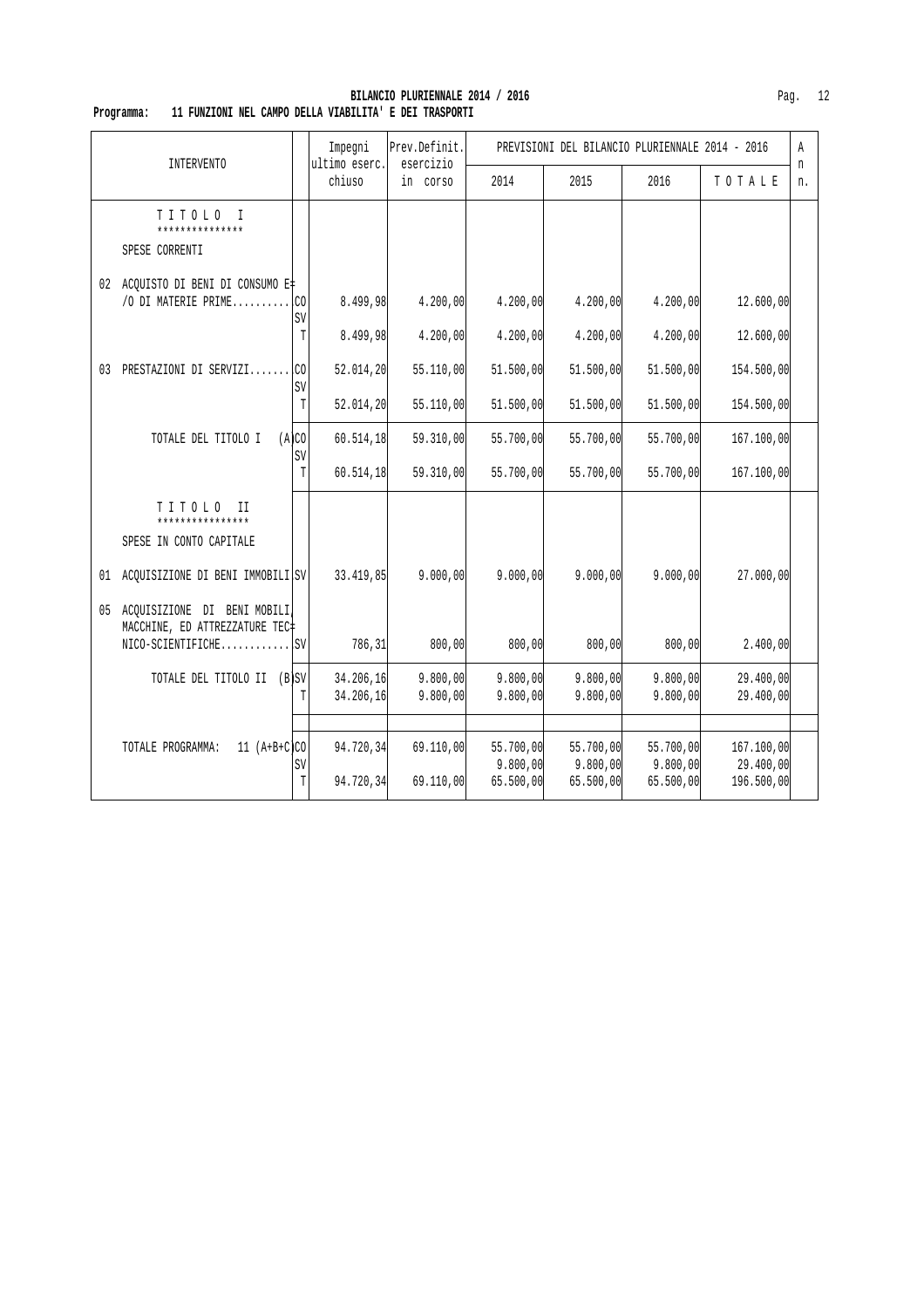| INTERVENTO |                                                                  |                   | Impegni<br>ultimo eserc. | Prev.Definit.<br>esercizio |                                        | PREVISIONI DEL BILANCIO PLURIENNALE 2014 - 2016 |                        |                                        |          |
|------------|------------------------------------------------------------------|-------------------|--------------------------|----------------------------|----------------------------------------|-------------------------------------------------|------------------------|----------------------------------------|----------|
|            |                                                                  |                   | chiuso                   | in corso                   | 2014                                   | 2015                                            | 2016                   | TOTALE                                 | 'n<br>n. |
|            | TITOLO I<br>***************<br>SPESE CORRENTI                    |                   |                          |                            |                                        |                                                 |                        |                                        |          |
|            | 02 ACQUISTO DI BENI DI CONSUMO E‡<br>/O DI MATERIE PRIME $ CO $  | SV                |                          | 300,00                     | 300,00                                 | 300,00                                          | 300,00                 | 900,00                                 |          |
|            | 03 PRESTAZIONI DI SERVIZI CO                                     | $\mathbb T$<br>SV | 134.101,62               | 300,00<br>18.859,06        | 300,00<br>9.830,00                     | 300,00<br>9.830,00                              | 300,00<br>9.830,00     | 900,00<br>29.490,00                    |          |
|            |                                                                  | $\mathbb T$       | 134.101,62               | 18.859,06                  | 9.830,00                               | 9.830,00                                        | 9.830,00               | 29.490,00                              |          |
|            | 05 TRASFERIMENTI                                                 | LCO.<br>SV        |                          | 97.171,28                  | 211.500,00                             | 5.000,00                                        | 5.000,00               | 221.500,00                             |          |
|            |                                                                  | $\mathbb T$       |                          | 97.171,28                  | 211.500,00                             | 5.000,00                                        | 5.000,00               | 221.500,00                             |          |
|            | TOTALE DEL TITOLO I                                              | (A)CO<br>SV       | 134.101,62               | 116.330,34                 | 221.630,00                             | 15.130,00                                       | 15.130,00              | 251.890,00                             |          |
|            |                                                                  | T                 | 134.101,62               | 116.330,34                 | 221.630,00                             | 15.130,00                                       | 15.130,00              | 251.890,00                             |          |
|            | TITOLO II<br>****************<br>SPESE IN CONTO CAPITALE         |                   |                          |                            |                                        |                                                 |                        |                                        |          |
|            | 01 ACQUISIZIONE DI BENI IMMOBILI SV                              |                   | 5.517,60                 | 392.000,00                 | 608.800,00                             |                                                 |                        | 608.800,00                             |          |
|            | 05 ACQUISIZIONE DI BENI MOBILI<br>MACCHINE, ED ATTREZZATURE TEC+ |                   |                          | 3.600,00                   |                                        |                                                 |                        |                                        |          |
|            | 07 TRASFERIMENTI DI CAPITALE SV                                  |                   |                          | 37.400,00                  |                                        |                                                 |                        |                                        |          |
|            | TOTALE DEL TITOLO II (B)SV                                       | T                 | 5.517,60<br>5.517,60     | 433.000,00<br>433.000,00   | 608.800,00<br>608.800,00               |                                                 |                        | 608.800,00<br>608.800,00               |          |
|            | $12 (A+B+C)CO$<br>TOTALE PROGRAMMA:                              | SV<br>$\mathbb T$ | 139.619,22<br>139.619,22 | 549.330,34<br>549.330,34   | 221.630,00<br>608.800,00<br>830.430,00 | 15.130,00<br>15.130,00                          | 15.130,00<br>15.130,00 | 251.890,00<br>608.800,00<br>860.690,00 |          |

#### **BILANCIO PLURIENNALE 2014 / 2016** Pag. 13  **Programma: 12 FUNZIONI RIGUARDANTI LA GESTIONE DEL TERRITORIO E DELL'AMBIENTE**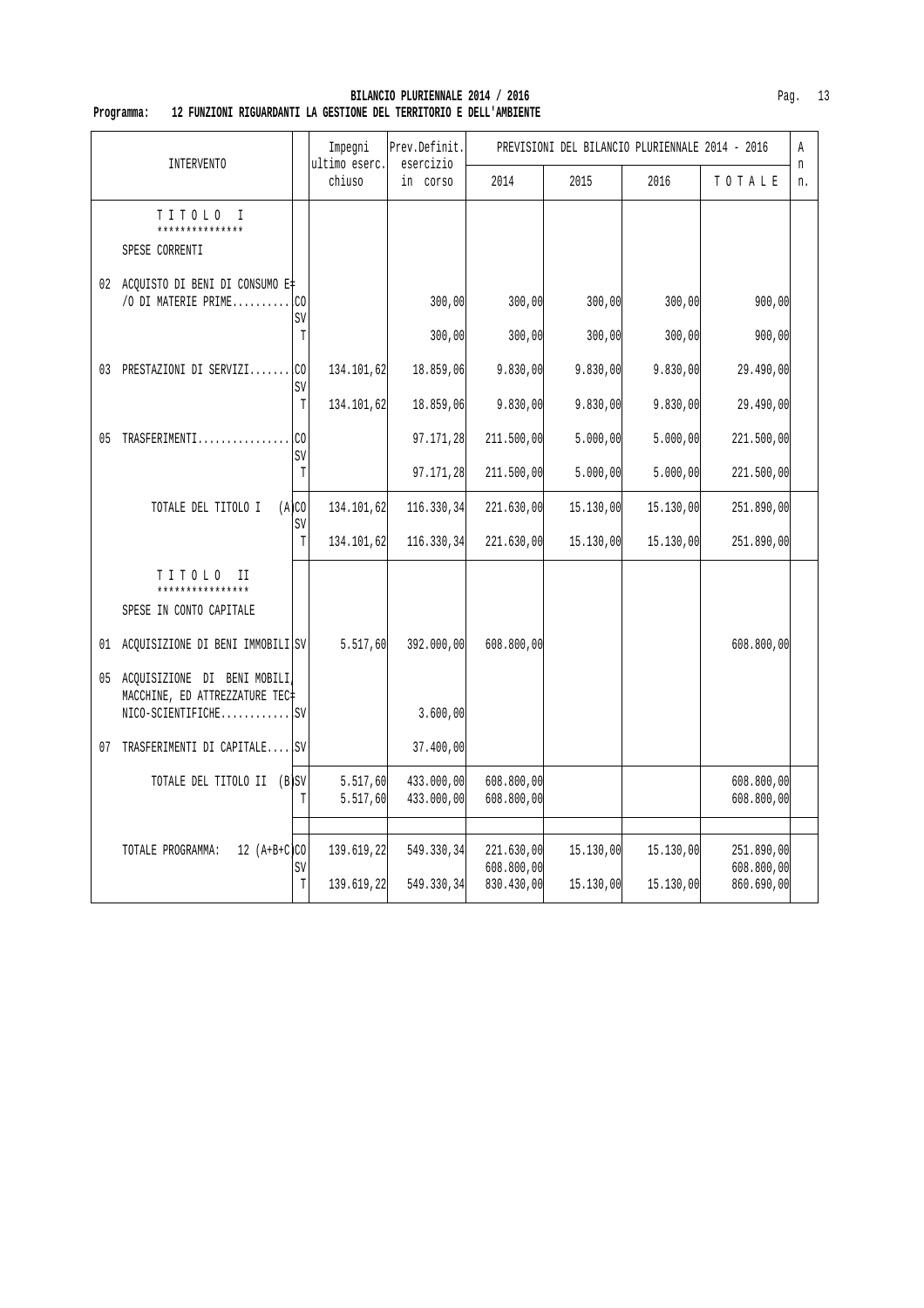# **Programma: 13 SERVIZIO SMALTIMENTO RIFIUTI**

| INTERVENTO                                    |             | Impegni<br>ultimo eserc. | Prev.Definit.<br>esercizio<br>in corso | PREVISIONI DEL BILANCIO PLURIENNALE 2014 - 2016 |            |            |            |         |
|-----------------------------------------------|-------------|--------------------------|----------------------------------------|-------------------------------------------------|------------|------------|------------|---------|
|                                               |             | chiuso                   |                                        | 2014                                            | 2015       | 2016       | TOTALE     | n<br>n. |
| TITOLO I<br>***************<br>SPESE CORRENTI |             |                          |                                        |                                                 |            |            |            |         |
| PRESTAZIONI DI SERVIZI<br>03                  | I.CO<br>SV  | 170.498,89               | 168.525,00                             | 169,000,00                                      | 169.000,00 | 169.000,00 | 507.000,00 |         |
|                                               | T           | 170.498,89               | 168.525,00                             | 169.000,00                                      | 169.000,00 | 169.000,00 | 507.000,00 |         |
| TOTALE DEL TITOLO I                           | (A)CO<br>SV | 170.498,89               | 168.525,00                             | 169.000,00                                      | 169.000,00 | 169.000,00 | 507.000,00 |         |
|                                               | T           | 170.498,89               | 168.525,00                             | 169.000,00                                      | 169.000,00 | 169.000,00 | 507.000,00 |         |
|                                               |             |                          |                                        |                                                 |            |            |            |         |
| 13 $(A+B+C)CO$<br>TOTALE PROGRAMMA:           | SV          | 170.498,89               | 168.525,00                             | 169,000,00                                      | 169.000,00 | 169.000,00 | 507.000,00 |         |
|                                               | T           | 170.498,89               | 168.525,00                             | 169,000,00                                      | 169.000,00 | 169.000,00 | 507.000,00 |         |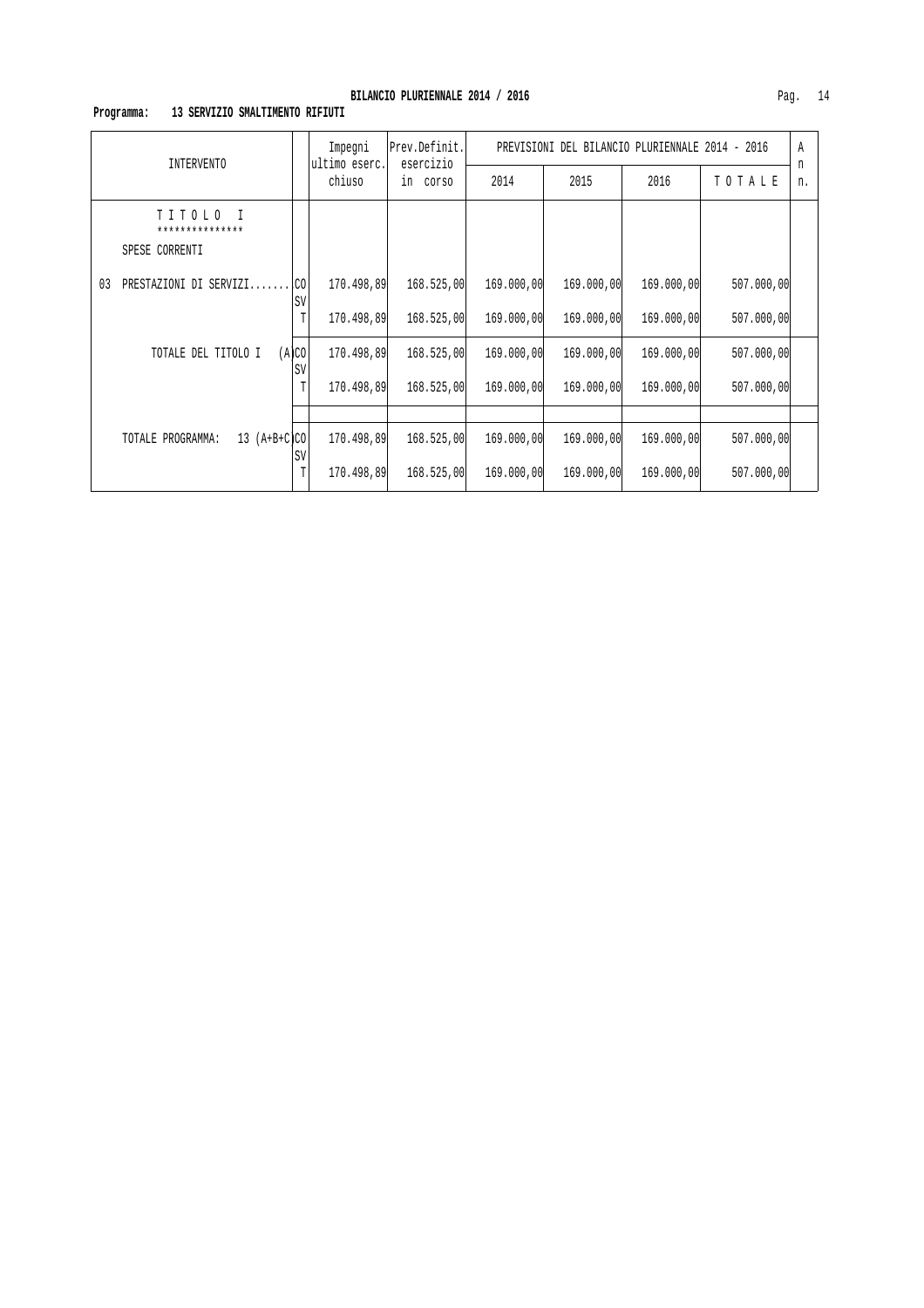|--|--|

| <b>INTERVENTO</b> |                                                             |                                 | Impegni<br>Prev.Definit.            |                                  | PREVISIONI DEL BILANCIO PLURIENNALE 2014 - 2016 |                                    |                                    |                                     |         |
|-------------------|-------------------------------------------------------------|---------------------------------|-------------------------------------|----------------------------------|-------------------------------------------------|------------------------------------|------------------------------------|-------------------------------------|---------|
|                   |                                                             |                                 | ultimo eserc.<br>chiuso             | esercizio<br>in corso            | 2014                                            | 2015                               | 2016                               | TOTALE                              | n<br>n. |
|                   | TITOLO<br>$\top$<br>***************<br>SPESE CORRENTI       |                                 |                                     |                                  |                                                 |                                    |                                    |                                     |         |
| 02                | ACQUISTO DI BENI DI CONSUMO E‡<br>/O DI MATERIE PRIME       | .co<br>SV<br>T                  |                                     | 1.000,00<br>1.000,00             | 1,000,00<br>1.000,00                            | 1.000,00<br>1.000,00               | 1.000,00<br>1.000,00               | 3.000,00<br>3.000,00                |         |
| 03                | PRESTAZIONI DI SERVIZI                                      | .CO<br>SV                       | 18.084,30                           | 3.500,00                         | 3.500,00                                        | 3.500,00                           | 3.500,00                           | 10.500,00                           |         |
|                   | TOTALE DEL TITOLO I                                         | T<br>(A)CO<br>SV<br>$\mathbb T$ | 18.084,30<br>18.084,30<br>18.084,30 | 3.500,00<br>4.500,00<br>4.500,00 | 3.500,00<br>4.500,00<br>4.500,00                | 3.500,00<br>4.500,00<br>4.500,00   | 3.500,00<br>4.500,00<br>4.500,00   | 10.500,00<br>13.500,00<br>13.500,00 |         |
|                   | TITOLO<br>II<br>****************<br>SPESE IN CONTO CAPITALE |                                 |                                     |                                  |                                                 |                                    |                                    |                                     |         |
| 01                | ACQUISIZIONE DI BENI IMMOBILI SV                            |                                 | 31.055,69                           | 13.000,00                        | 13.000,00                                       | 13.000,00                          | 13.000,00                          | 39.000,00                           |         |
|                   | TOTALE DEL TITOLO II (B)SV                                  | T                               | 31.055,69<br>31.055,69              | 13.000,00<br>13.000,00           | 13.000,00<br>13.000,00                          | 13.000,00<br>13.000,00             | 13.000,00<br>13.000,00             | 39.000,00<br>39.000,00              |         |
|                   | $14 (A+B+C)CO$<br>TOTALE PROGRAMMA:                         | SV<br>T                         | 49.139,99<br>49.139,99              | 17.500,00<br>17.500,00           | 4.500,00<br>13.000,00<br>17.500,00              | 4.500,00<br>13.000,00<br>17.500,00 | 4.500,00<br>13.000,00<br>17.500,00 | 13.500,00<br>39.000,00<br>52.500,00 |         |

#### **BILANCIO PLURIENNALE 2014 / 2016 Programma: 14 ALTRI SERVIZI RELATIVI AL TERRITORIO E ALL'AMBIENTE**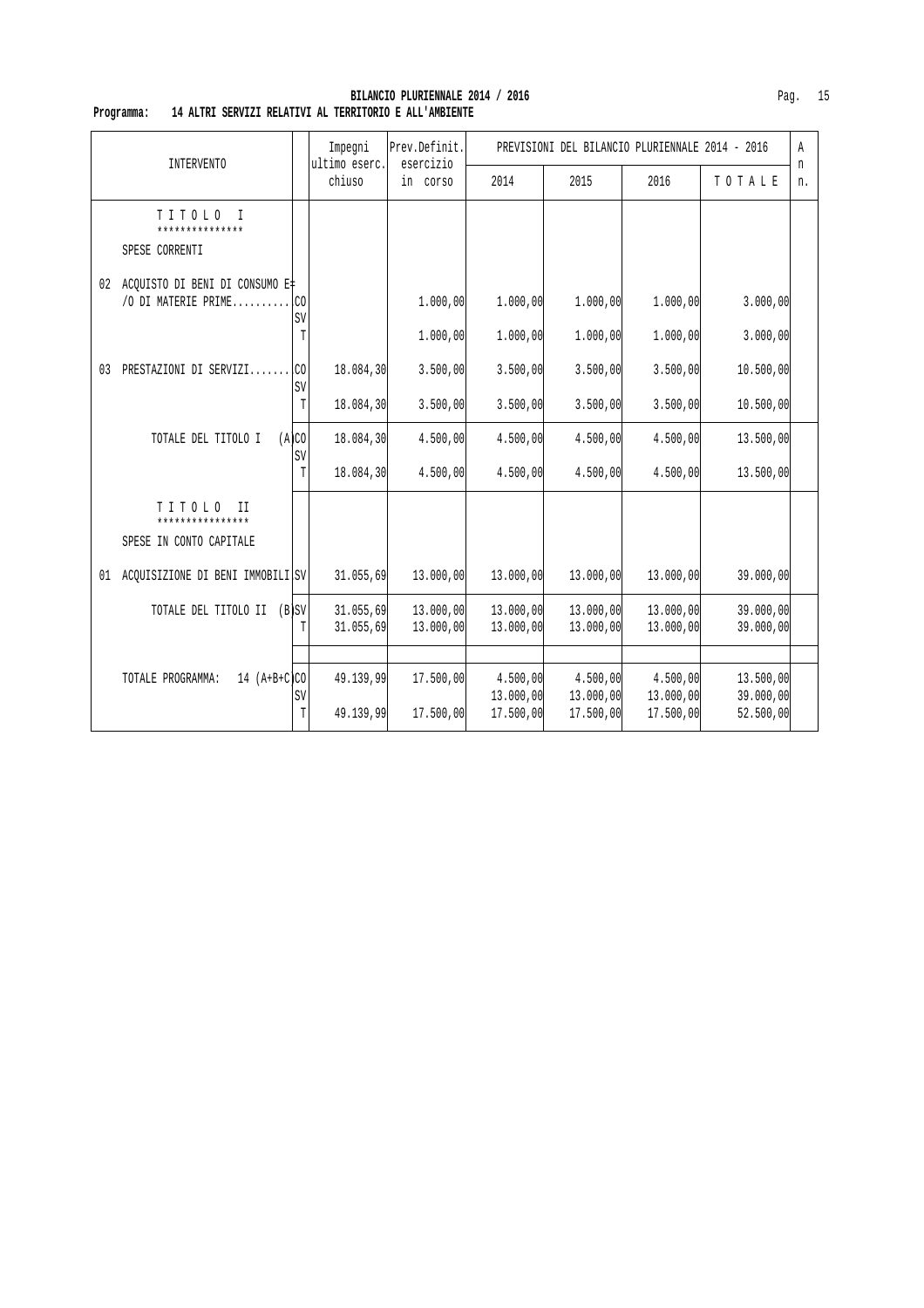# **Programma: 15 FUNZIONI NEL SETTORE SOCIALE**

| <b>INTERVENTO</b>                             |                  | Impegni<br>ultimo eserc. | Prev.Definit.<br>esercizio<br>in corso | PREVISIONI DEL BILANCIO PLURIENNALE 2014 - 2016 |            |            |              |         |
|-----------------------------------------------|------------------|--------------------------|----------------------------------------|-------------------------------------------------|------------|------------|--------------|---------|
|                                               |                  | chiuso                   |                                        | 2014                                            | 2015       | 2016       | TOTALE       | n<br>n. |
| TITOLO I<br>***************<br>SPESE CORRENTI |                  |                          |                                        |                                                 |            |            |              |         |
| 03<br>PRESTAZIONI DI SERVIZI                  | $\cdot$ CO<br>SV | 454.812,72               | 452.185,45                             | 348.909,48                                      | 348.909,48 | 348.909,48 | 1.046.728,44 |         |
|                                               | T                | 454.812,72               | 452.185,45                             | 348.909,48                                      | 348.909,48 | 348.909,48 | 1.046.728,44 |         |
| 05<br>TRASFERIMENTI                           | .co<br><b>SV</b> | 243.041,00               | 498.475,63                             | 426.891,94                                      | 423.755,75 | 423.755,75 | 1.274.403,44 |         |
|                                               | T                | 243.041,00               | 498.475,63                             | 426.891,94                                      | 423.755,75 | 423.755,75 | 1.274.403,44 |         |
| TOTALE DEL TITOLO I                           | (A)CO<br>SV      | 697.853,72               | 950.661,08                             | 775.801,42                                      | 772.665,23 | 772.665,23 | 2.321.131,88 |         |
|                                               | T                | 697.853,72               | 950.661,08                             | 775.801,42                                      | 772.665,23 | 772.665,23 | 2.321.131,88 |         |
|                                               |                  |                          |                                        |                                                 |            |            |              |         |
| $15 (A+B+C)CO$<br>TOTALE PROGRAMMA:           | SV               | 697.853,72               | 950.661,08                             | 775.801,42                                      | 772.665,23 | 772.665,23 | 2.321.131,88 |         |
|                                               | T                | 697.853,72               | 950.661,08                             | 775.801,42                                      | 772.665,23 | 772.665,23 | 2.321.131,88 |         |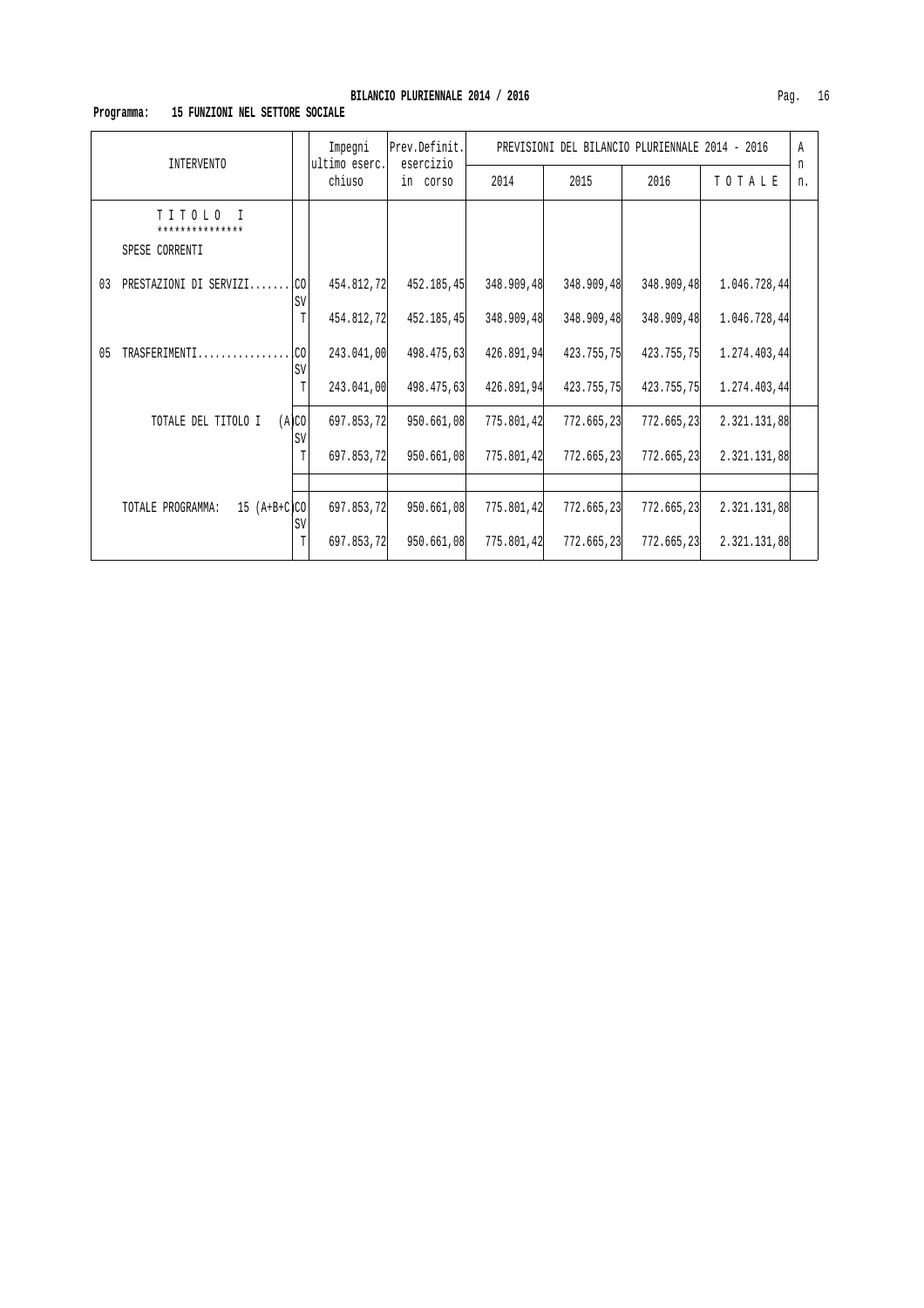# **Programma: 16 SERVIZIO NECROSCOPICO E CIMITERIALE**

| <b>INTERVENTO</b> |                                                            |             | Impegni<br>ultimo eserc. | Prev.Definit.<br>esercizio | PREVISIONI DEL BILANCIO PLURIENNALE 2014 - 2016 |                                    |                                    |                                    | Α       |
|-------------------|------------------------------------------------------------|-------------|--------------------------|----------------------------|-------------------------------------------------|------------------------------------|------------------------------------|------------------------------------|---------|
|                   |                                                            |             | chiuso                   | in corso                   | 2014                                            | 2015                               | 2016                               | TOTALE                             | n<br>n. |
|                   | TITOLO<br>$\top$<br>***************<br>SPESE CORRENTI      |             |                          |                            |                                                 |                                    |                                    |                                    |         |
| 02                | ACQUISTO DI BENI DI CONSUMO E‡<br>/O DI MATERIE PRIME      | .CO<br>SV   |                          | 600,00                     | 600,00                                          | 600,00                             | 600,00                             | 1.800,00                           |         |
|                   |                                                            | $\mathbb T$ |                          | 600,00                     | 600,00                                          | 600,00                             | 600,00                             | 1.800,00                           |         |
| 03                | PRESTAZIONI DI SERVIZI                                     | .CO         | 500,00                   | 500,00                     | 500,00                                          | 500,00                             | 500,00                             | 1.500,00                           |         |
|                   |                                                            | SV<br>T     | 500,00                   | 500,00                     | 500,00                                          | 500,00                             | 500,00                             | 1.500,00                           |         |
|                   | TOTALE DEL TITOLO I                                        | (A)CO<br>SV | 500,00                   | 1,100,00                   | 1,100,00                                        | 1.100,00                           | 1,100,00                           | 3.300,00                           |         |
|                   |                                                            | T           | 500,00                   | 1.100,00                   | 1.100,00                                        | 1.100,00                           | 1.100,00                           | 3.300,00                           |         |
|                   | TITOLO<br>П<br>****************<br>SPESE IN CONTO CAPITALE |             |                          |                            |                                                 |                                    |                                    |                                    |         |
| 01                | ACOUISIZIONE DI BENI IMMOBILI SV                           |             | 8.677,00                 | 15.000,00                  | 15.000,00                                       | 15.000,00                          | 15.000,00                          | 45.000,00                          |         |
|                   | TOTALE DEL TITOLO II (B)SV                                 |             | 8.677,00<br>8.677,00     | 15.000,00<br>15.000,00     | 15.000,00<br>15.000,00                          | 15.000,00<br>15.000,00             | 15.000,00<br>15.000,00             | 45.000,00<br>45.000,00             |         |
|                   |                                                            |             |                          |                            |                                                 |                                    |                                    |                                    |         |
|                   | $16 (A+B+C)CO$<br>TOTALE PROGRAMMA:                        | SV<br>T     | 9.177,00<br>9.177,00     | 16.100,00<br>16.100,00     | 1.100,00<br>15.000,00<br>16.100,00              | 1.100,00<br>15.000,00<br>16.100,00 | 1.100,00<br>15.000,00<br>16.100,00 | 3.300,00<br>45.000,00<br>48.300,00 |         |
|                   |                                                            |             |                          |                            |                                                 |                                    |                                    |                                    |         |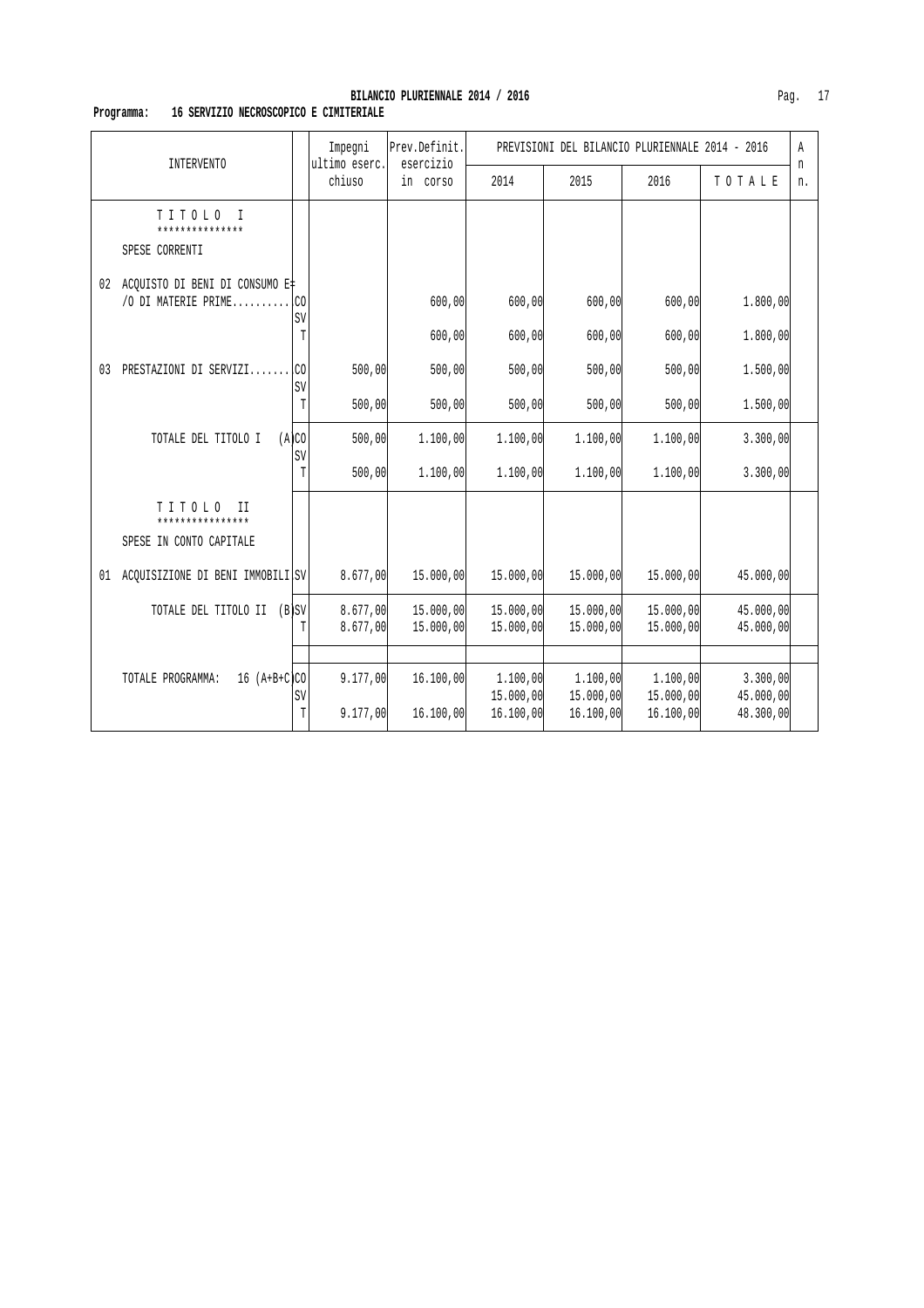# **Programma: 17 FUNZIONI RELATIVA A SERVIZI PRODUTTIVI**

| INTERVENTO                                            |             | Impegni<br>ultimo eserc.<br>chiuso | Prev.Definit.<br>esercizio<br>in corso | PREVISIONI DEL BILANCIO PLURIENNALE 2014 - 2016 |          |          |          |         |
|-------------------------------------------------------|-------------|------------------------------------|----------------------------------------|-------------------------------------------------|----------|----------|----------|---------|
|                                                       |             |                                    |                                        | 2014                                            | 2015     | 2016     | TOTALE   | n<br>n. |
| TITOLO<br>$\top$<br>***************<br>SPESE CORRENTI |             |                                    |                                        |                                                 |          |          |          |         |
| 05<br>TRASFERIMENTI                                   | SV          |                                    | 237,08                                 | 1.000,00                                        | 1.000,00 | 1.000,00 | 3.000,00 |         |
|                                                       | T           |                                    | 237,08                                 | 1.000,00                                        | 1.000,00 | 1.000,00 | 3.000,00 |         |
| TOTALE DEL TITOLO I                                   | (A)CO<br>SV |                                    | 237,08                                 | 1.000,00                                        | 1.000,00 | 1.000,00 | 3.000,00 |         |
|                                                       | T           |                                    | 237,08                                 | 1.000,00                                        | 1.000,00 | 1,000,00 | 3.000,00 |         |
|                                                       |             |                                    |                                        |                                                 |          |          |          |         |
| TOTALE PROGRAMMA:<br>$17 (A+B+C)CO$                   | SV          |                                    | 237,08                                 | 1.000,00                                        | 1.000,00 | 1.000,00 | 3.000,00 |         |
|                                                       | T           |                                    | 237,08                                 | 1.000,00                                        | 1.000,00 | 1.000,00 | 3.000,00 |         |